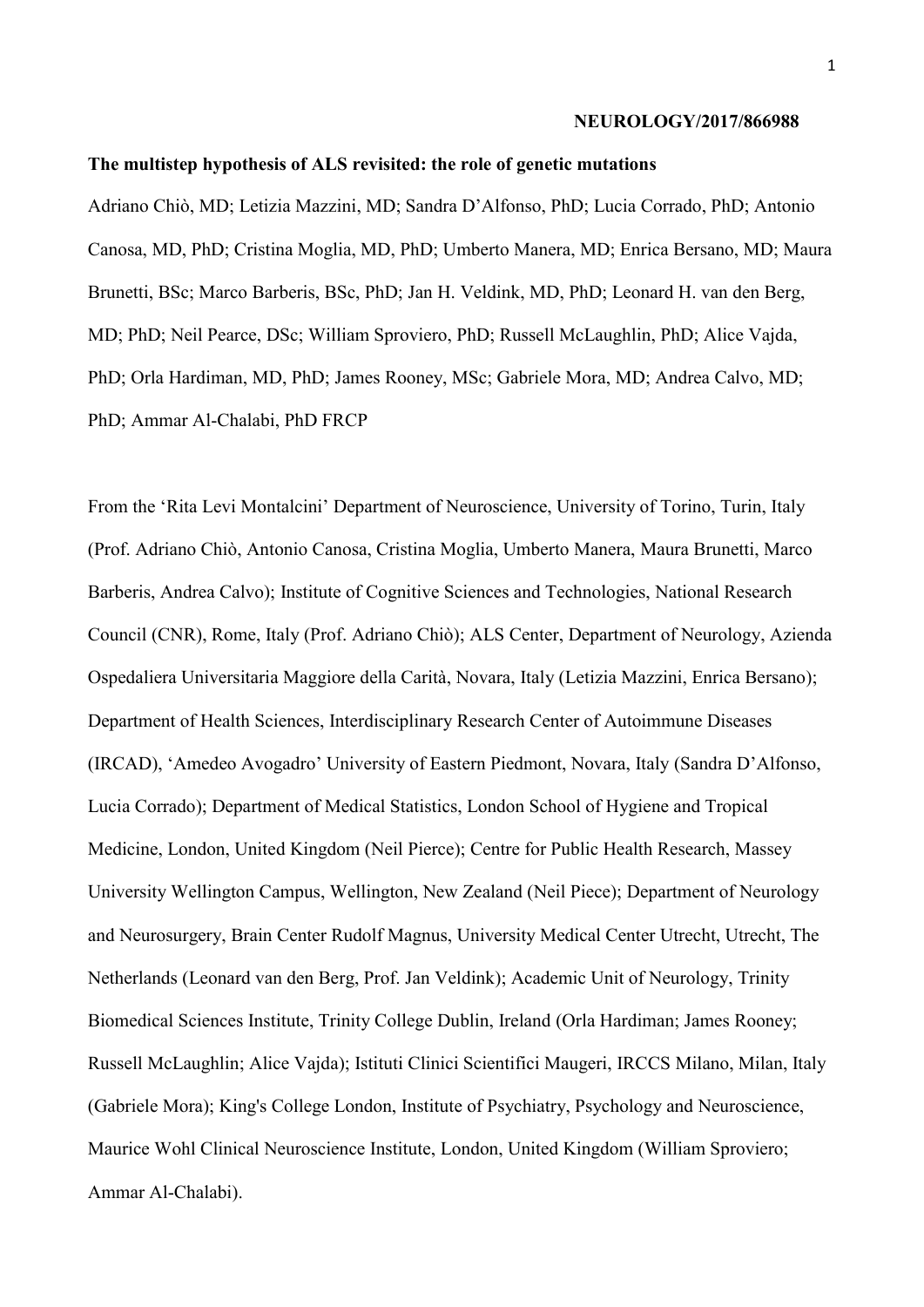**Corresponding author**: Adriano Chiò, MD, ALS Center, "Rita Levi Montalcini" Department of Neuroscience, University of Torino, via Cherasco 15, 10126 Torino, Italy [\(achio@usa.net\)](mailto:achio@usa.net).

Abstract word count: 246 Text work count: 2782 Character count for title: 72 Number of references: 37

**Running title**: Genetic mutations in the six-steps process in ALS

**Author contributions.** ACh, LM, JHV, LHvdB, NP, OH, JR, GM, ACal, AA-C contributed to the literature search, figures, study design, data collection, data analysis, data interpretation, and writing the manuscript. SDA, ACan, CM, UM, EB, LC, MBr, MBa, WS, RM, AV contributed to the data collection and data analysis. All authors critically revised the manuscript.

**Conflict of interest disclosures.** Dr Chio reports grants from Italian Ministry of Health (Ricerca Finalizzata), grants from EU Joint Programme–Neurodegenerative Disease Research (JPND) through the Ministry of Education, University and Research; grants from the Italy-Israel Scientific Collaboration thought the Italian Foreign Ministry during the study; personal fees from Biogen Idec, personal fees from Cytokinetics, personal fees from Italfarmaco, personal fees from Mitsubishi Tanabe, and personal fees from Neuraltus outside the submitted work. Dr Mazzini reports no disclosures. Dr D'Alfonso reports grant from Agenzia Italiana per la Ricerca sulla SLA during the study. Dr Corrado reports no disclosures. Dr Canosa reports to disclosures. Dr Moglia reports a grant from the Italian Ministry of Health (Ricerca Finalizzata), and a grant from Compagnia di San Paolo. Dr Manera reports no disclosures. Dr Bersano reports no disclosures. Dr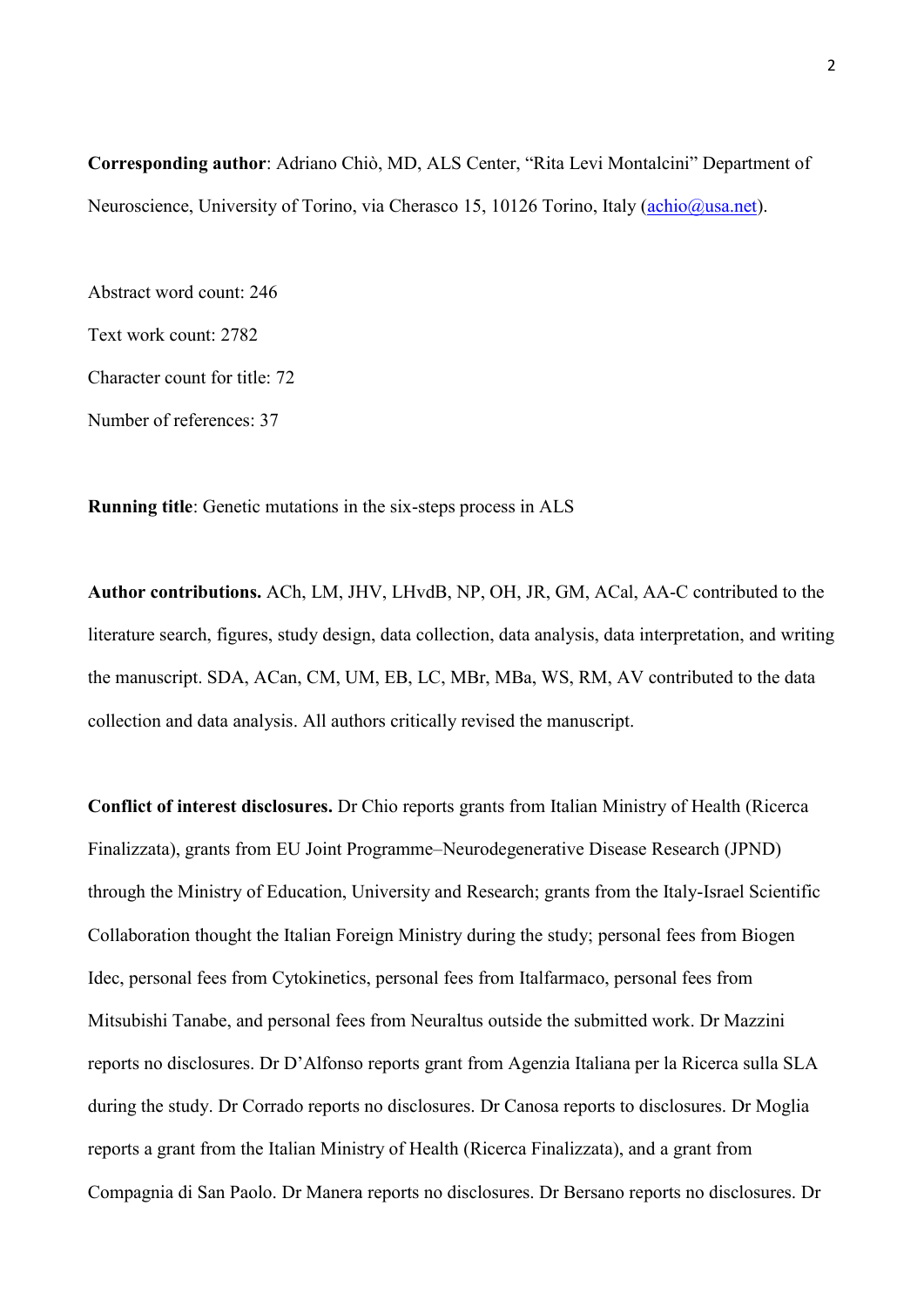Brunetti reports no disclosures. Dr Barberis reports no disclosures. Dr Veldink reports no disclosures. Dr van den Berg reports grants from The Netherlands ALS Foundation, grants from Netherlands Organisation for Health Research and Development (Vici scheme), grants from VSB fonds, grants from H Kersten and M Kersten (Kersten Foundation), grants from Prinses Beatrix Fonds (PB 0703), grants from Adessium Foundation, grants from Netherlands Organisation for Health Research through the JPND, during the conduct of the study; personal fees from travel grants and consultancy fees from Baxter, personal fees from Scientific Advisory Board Biogen Idec, outside the submitted work. Dr Pearce reports no disclosures. Dr Sproviero reports no disclosures. Dr McLaughlin reports no disclosures. Dr Vadja reports no disclosures. Dr Hardiman reports no disclosures. Dr Rooney reports no disclosures. Dr Mora reports grants from Italian Ministry of Health (Ricerca Finalizzata), outside the submitted work. Dr Calvo reports no disclosures. Dr Al-Chalabi reports grants from the EU Joint Programme–Neurodegenerative Disease Research (JPND) through the Medical Research Council and through the Economic and Social Research Council during the study; consultancy for Biogen Idec, Cytokinetics Inc, Treeway Inc, Mitsubishi-Tanabe Pharma, and OrionPharma outside the submitted work.

The Article Processing Charge was funded by Research Councils UK.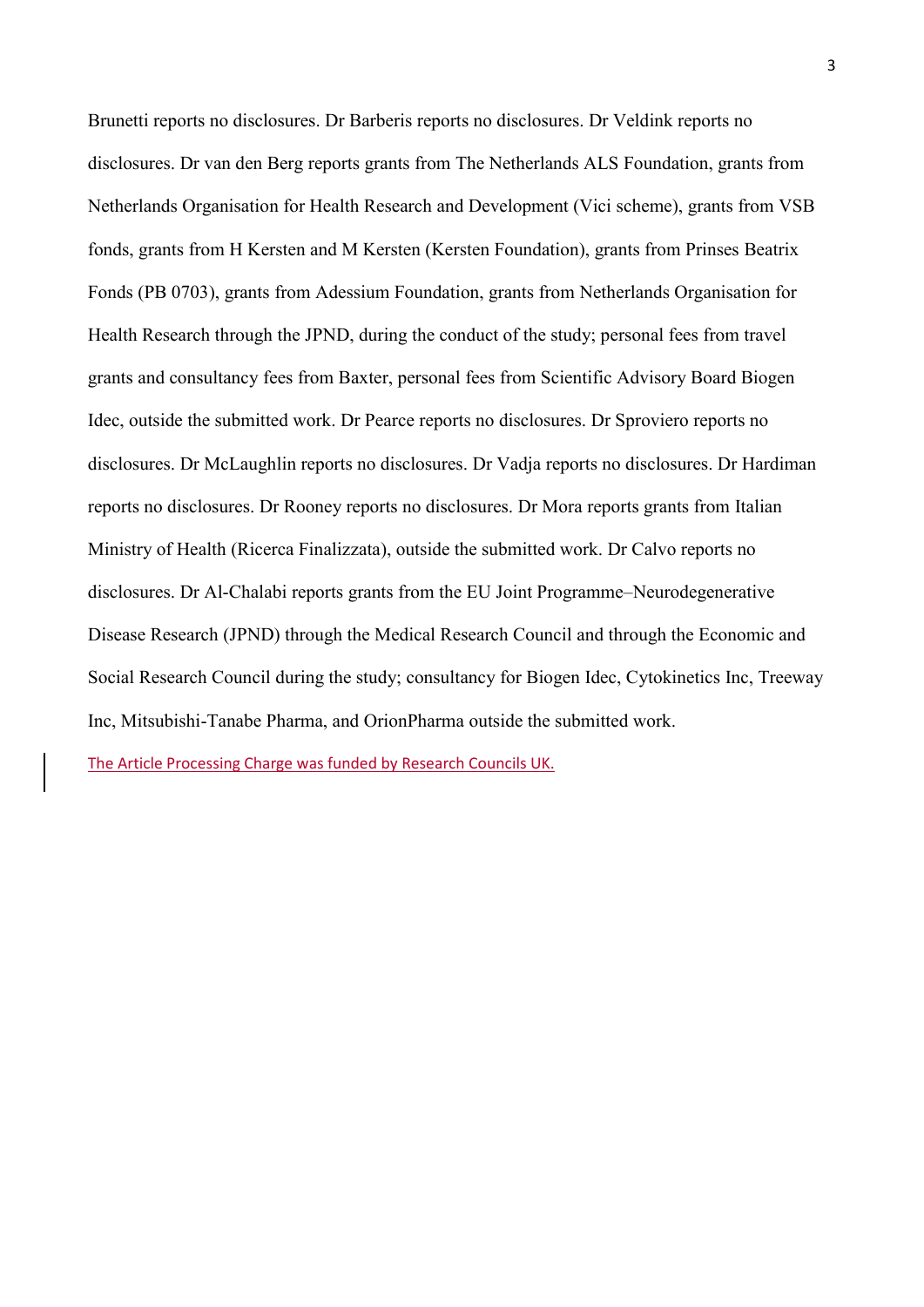#### **Abstract**

**Objective.** ALS incidence rates are consistent with the hypothesis that ALS is a multistep process. We tested the hypothesis that carrying a large effect mutation might account for one or more steps through the effect of the mutation, thus leaving fewer remaining steps before ALS begins. **Methods.** We generated incidence data from an ALS population register in Italy (2007-2015) for which genetic analysis for *C9orf72, SOD1, TARDBP* and *FUS* genes was performed in 82% of incident cases. As confirmation, we used data from ALS cases diagnosed in the Republic of Ireland (2006-2014). We regressed the log of age-specific incidence against the log of age with least squares regression for the subpopulation carrying disease-associated variation in each separate gene. **Results.** Of the 1077 genetically-tested cases, 74 (6.9%) carried *C9orf72* mutations, 20 (1.9%) *SOD1* mutations, 15 (1.4%) *TARDBP* mutations and 3 (0.3%) *FUS* mutations. In the whole population there was a linear relationship between log incidence and log age  $(r^2=0.98)$  with a slope estimate of 4.65 (4.37-4.95), consistent with a 6-step process. The analysis for *C9orf72* mutated patients confirmed a linear relationship ( $r^2$  = 0.94) with a slope estimate of 2.22 (1.74-2.29), suggesting a 3-step process. This estimate was confirmed by data from the Irish ALS register. The slope estimate was consistent with a 2-step process for *SOD1* and with a 4-step process for *TARDBP*.

**Conclusions.** The identification of a reduced number of steps in ALS patients with genetic mutations compared to those without mutations supports the idea of ALS as a multistep process and is an important advance for dissecting the pathogenic process in ALS.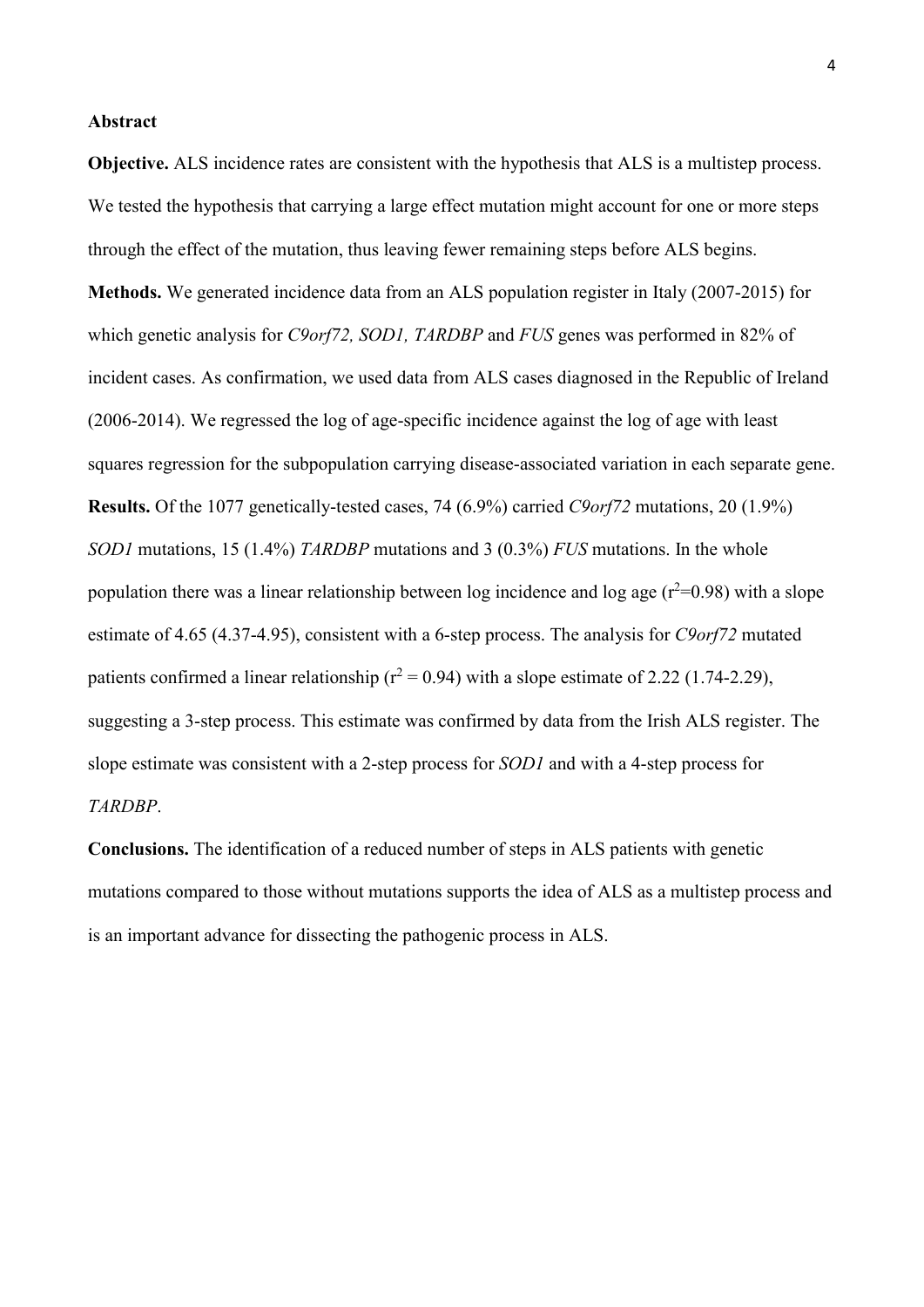# **Introduction**

Amyotrophic lateral sclerosis (ALS) is a neurodegenerative disorder characterized by a progressive loss of cortical, bulbar and spinal motor neurons, often associated with an involvement of prefrontal cortex. There are indications that the degenerative process in ALS is the consequence of a combination of genetic and environmental factors. More than 20 genes have been detected as causes of ALS.<sup>1</sup> Several environmental factors have been proposed, but none of them, with the possible exception of cigarette smoking and military service, are consistently associated with ALS.<sup>2-5</sup> About 20% of ALS heritability is attributable to common genetic variation compared with an overall heritability of 60% in studies based on concordance of monozygotic twin pairs. 6-8

In a previous study, we utilized the Armitage-Doll model derived from cancer research to assess whether ALS incidence is consistent with a multistep process, and if so, to estimate the number of steps, *n*, required for ALS to develop.<sup>9, 10</sup> The model can be briefly conceptualized as follows: if we assume that ALS is caused in a single step molecular process, then the incidence in a particular year will be proportional to the risk of undergoing the step, which in turn depends on exposure to the relevant disease-causing factor. The probability a second molecular step has occurred by that year is dependent on the risk of exposure to the relevant factor per year and the number of years of exposure, or age, and this is true for any subsequent step. Thus incidence is proportional to the product of the risks of undergoing the first step and the subsequent steps. This concept implies a logarithmic increase in incidence with age, obeying a power law in which one less than the number of steps, *n*-1, relates to the rate of increase. As a result, taking logs of the age of onset and incidence rates has the form of a straight line equation with slope *n*-1 if a multistep model applies. Our previous study found a linear relationship, with a slope estimate of 5, indicating that the process leading to ALS needs on average 6 steps.<sup>9</sup> Considering the large heterogeneity of ALS in terms of clinical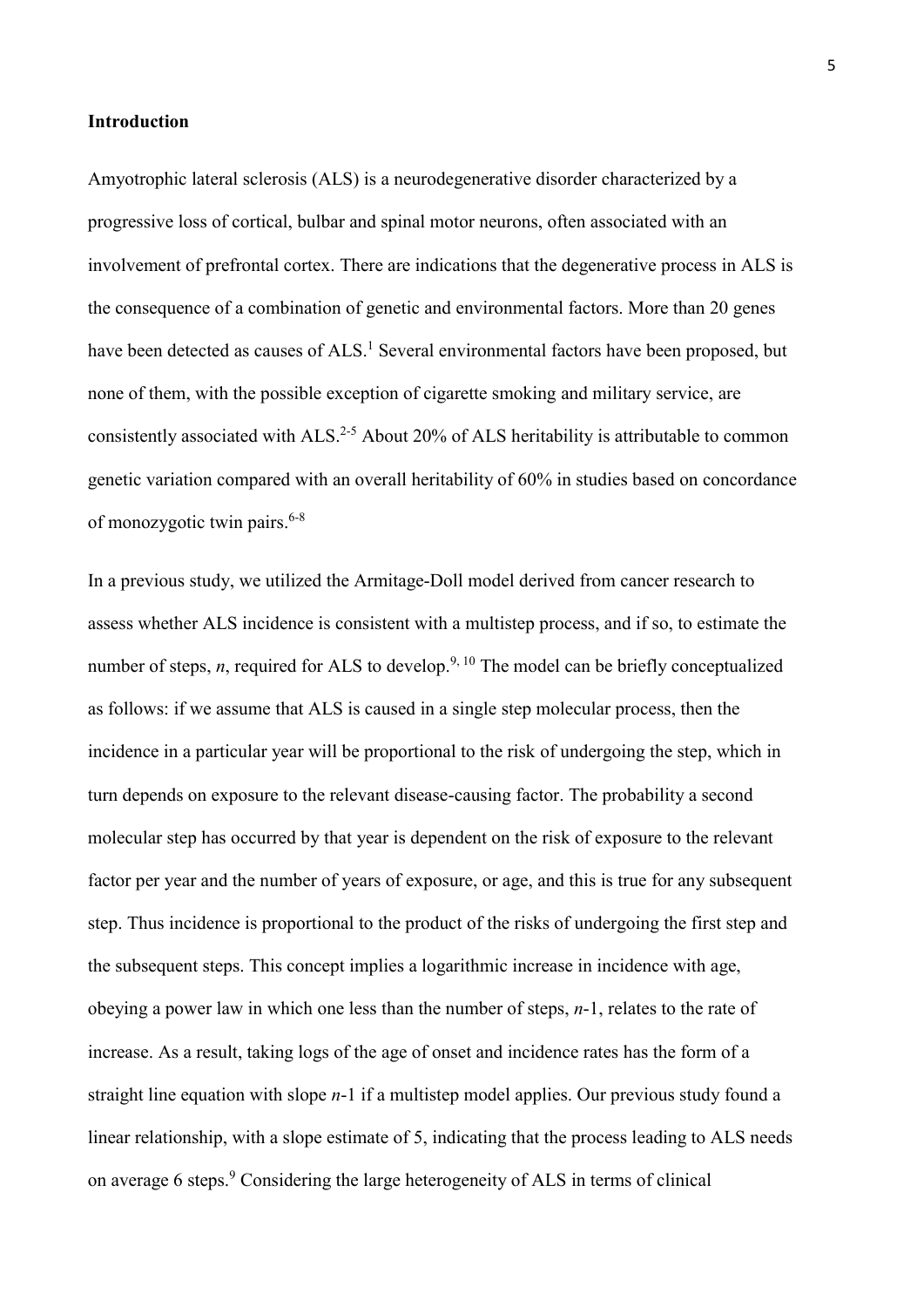presentation, progression and outcome, it is likely that the number of steps varies in specific subgroups of patients. For example, those carrying a large effect mutation might have one or more steps accounted for by the effect of the mutation, and thus have fewer remaining steps before ALS is established. We therefore tested this hypothesis using the Armitage-Doll model in genetically defined patient subgroups from a population-based cohort.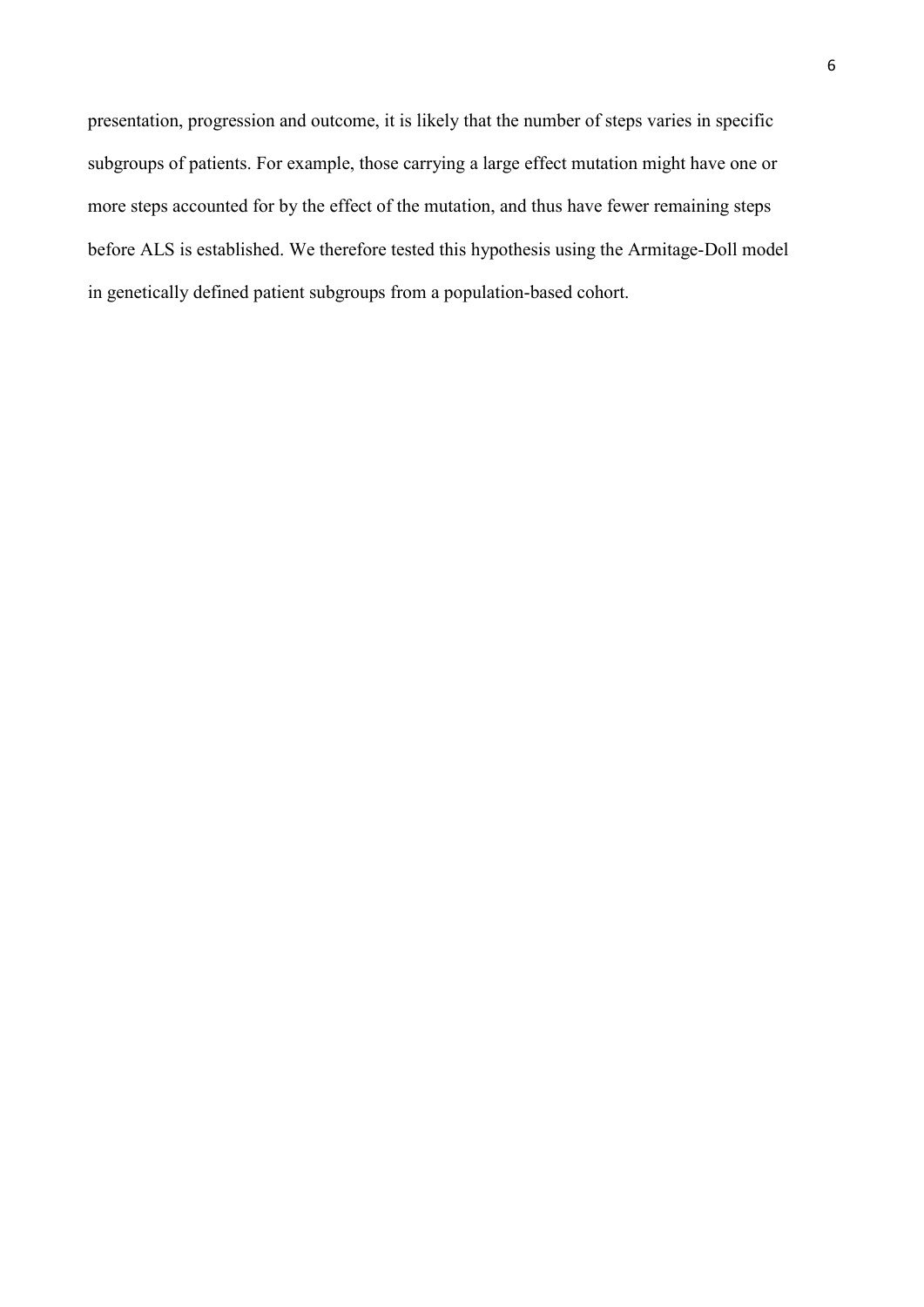#### **Methods**

All people with ALS diagnosed in Piemonte and Valle d'Aosta, Italy, in the period 2007-2015 were eligible to be enrolled in the study. Cases were identified through the Piemonte and Valle d'Aosta register for ALS (PARALS). PARALS is a prospective epidemiological register based on the collaboration of the neurological departments of the two Italian regions. ALS cases are ascertained through several concurrent sources (hospital admission, etc.). ALS diagnosis is based on El Escorial revised criteria. Cases with definite, probable and probable laboratory supported El Escorial diagnosis during the course of the disease are included in the register. A detailed description of register methodology is reported elsewhere.<sup>11</sup> The cohort included in this study is different from that included in the previous one, which was based on patients incident in the 1995-2004 period.

As a confirmation cohort, we used the data from ALS cases diagnosed in the Republic of Ireland in the period 2006-2014. ALS cases were identified though the Irish ALS register.<sup>12</sup> Although similar cohorts exist for the other registers studied in our original report, the genetic data are either not complete enough or do not overlap enough with the population data to allow similar analysis.

*Genetic analysis*. All cases were tested for mutations in *SOD1* (all exons), *TARDBP* (exon 6), *FUS* (exons 14 and 15), and *C9orf72* using standard methodology described elsewhere. 13 *C9orf72* repeat length was determined using repeat primed PCR. Normal was defined as 28 or fewer repeats.

**Statistical analysis**. The Armitage-Doll methodology was used,<sup>10</sup> under the same assumptions as our previous paper.<sup>9</sup> In brief, a plot of the log of ALS incidence against log age will be linear if a multistep model applies, and will have slope *n*–1, i.e. one less than the number of steps needed for disease onset. According to the pattern identified in cancer, the model predicts that the slope will be approximately linear, but will decrease (and therefore will be less than linear)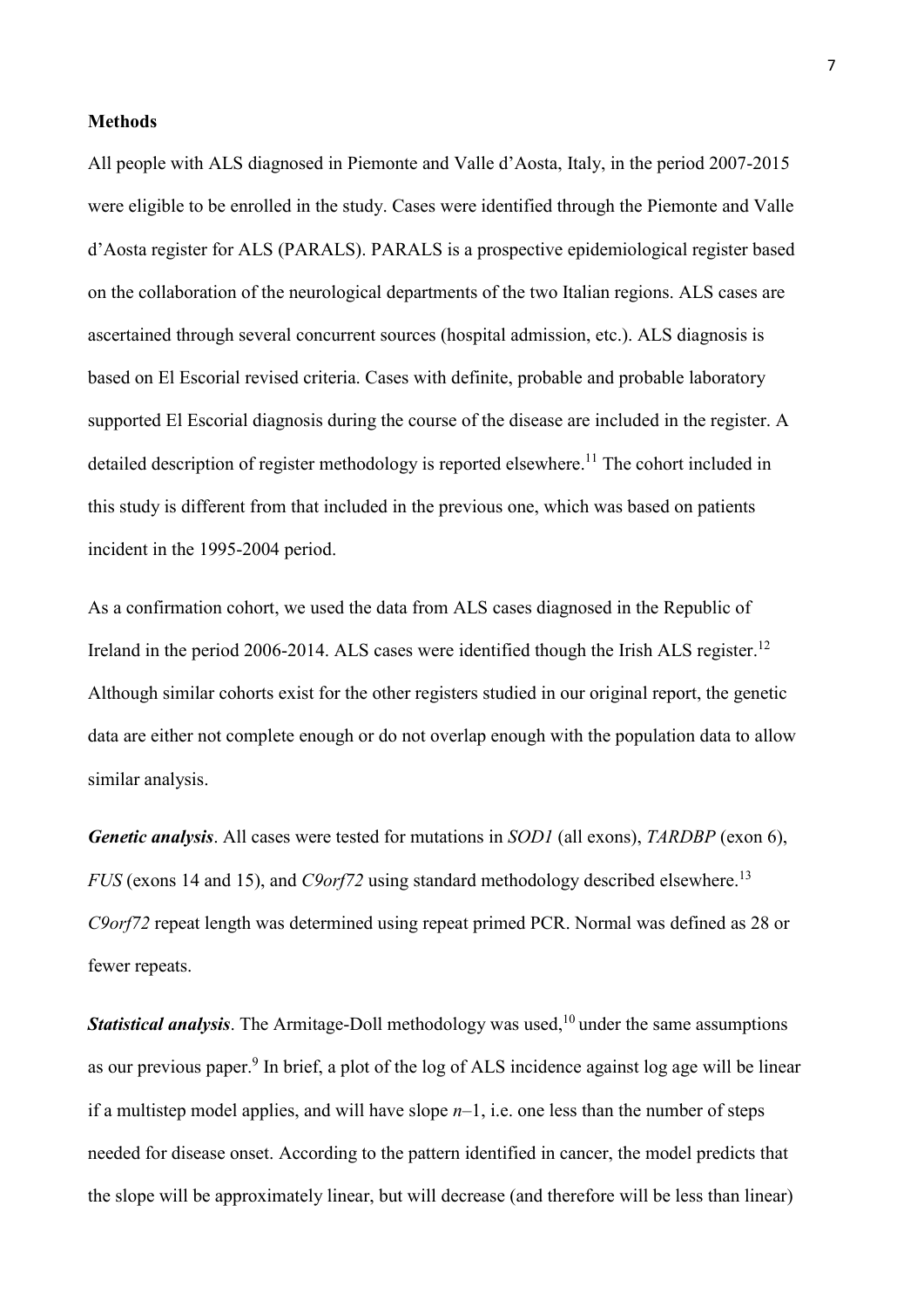at older age groups due to a substantial proportion of the population having undergone one or more of the earlier steps.

Following this model, we calculated the incidence rates per 100,000 person-years in 5-year age-groups for people aged 35-74 years. We excluded the youngest age-groups (those younger than 35) because of the small number of patients, and the older age-groups (those over 74) because of the risk of under-ascertainment or cohort-effect; this reflects also the finding in some cancers where the log incidence and log age association is non-linear in the older age groups. 10

We then performed a preliminary analysis of the log incidence against log age on all cases (i.e., both mutated and non-mutated), in order to verify if our population followed a multistep model and to replicate our previous findings. Second, we assessed separately familial and non-familial ALS patients. Third, we assessed the incidence of ALS for cases involving each single gene. To correctly calculate incidence, the population used for the denominator should correspond to the population used for the numerator. For example, for ALS incidence in those carrying a *C9orf72* mutation, the correct denominator to use would be the count of all people in the population carrying a *C9orf72* mutation. This information was only available for the cases but not for the general population. However, since the relevant mutations do not in general markedly increase mortality apart from their effects on ALS, we assumed that the proportions of the population carrying a specific mutation would not differ substantially by age-group (e.g. the proportions with the *C9orf*72 mutation would be similar in the 40-44 and 60-64 years age-groups). Under this assumption, it is then reasonable to use the total population as the denominators in the analyses for specific genes (e.g. cases involving the *C9orf72* mutation), since this would involve multiplying the relevant age-specific population denominator by an unknown but fixed constant (e.g. if 5% of the population carry a particular mutation, then the total population denominator would be 20 times that of the unknown population subgroup carrying this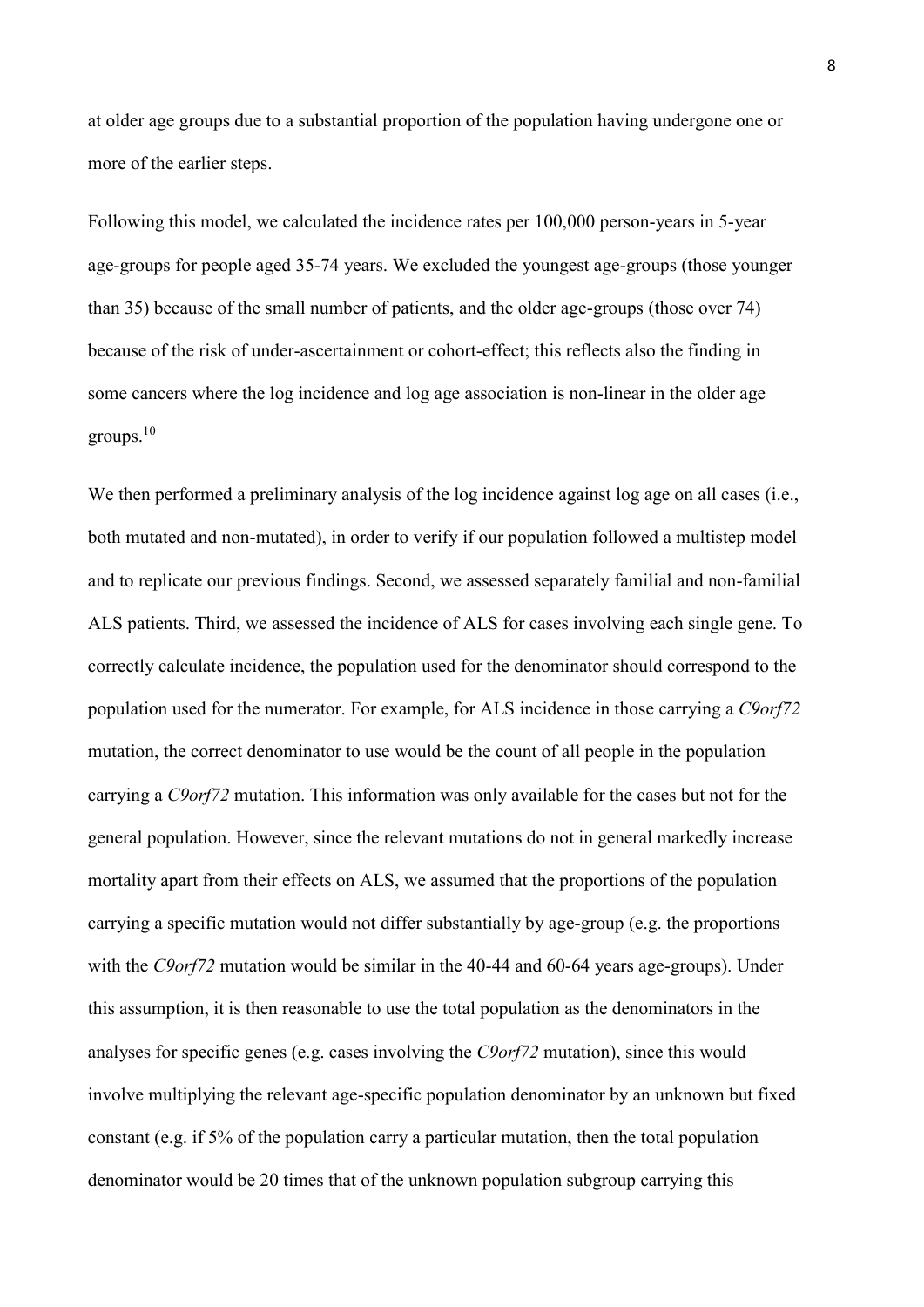mutation). Thus, all of the age-specific incidence rates would be overestimated by an unknown but fixed multiplying factor; this in turn would affect the age-specific incidence rates, but would have no effect on the slope of the graph of log incidence against log age.

# *Standard Protocol Approvals, Registrations, and Patient Consents*

The Piedmont regional government has recognized the Piemonte ALS Registry as a 'Registry of High Sanitary Interest' (Regional Law, April 11, 2012, n. 4). Accordingly, PARALS has the right to access to all the existing databases owned by the regional administration and to obtain clinical information about ALS patients from public and private hospitals, and general practitioners. The study was approved by the Ethical Committee of the Città della Salute e della Scienza of Turin. The register database is anonymized and treated according to Italian Data Protection Code. Patients sign a written informed consent. The Irish ALS Register complies with Irish Data protection legislation (1988 and 2003), and has been approved by the Beaumont Hospital Ethics Committee (02/28 and 05/49).

# *Data availability*

Anonymized data will be shared by request from any qualified investigator.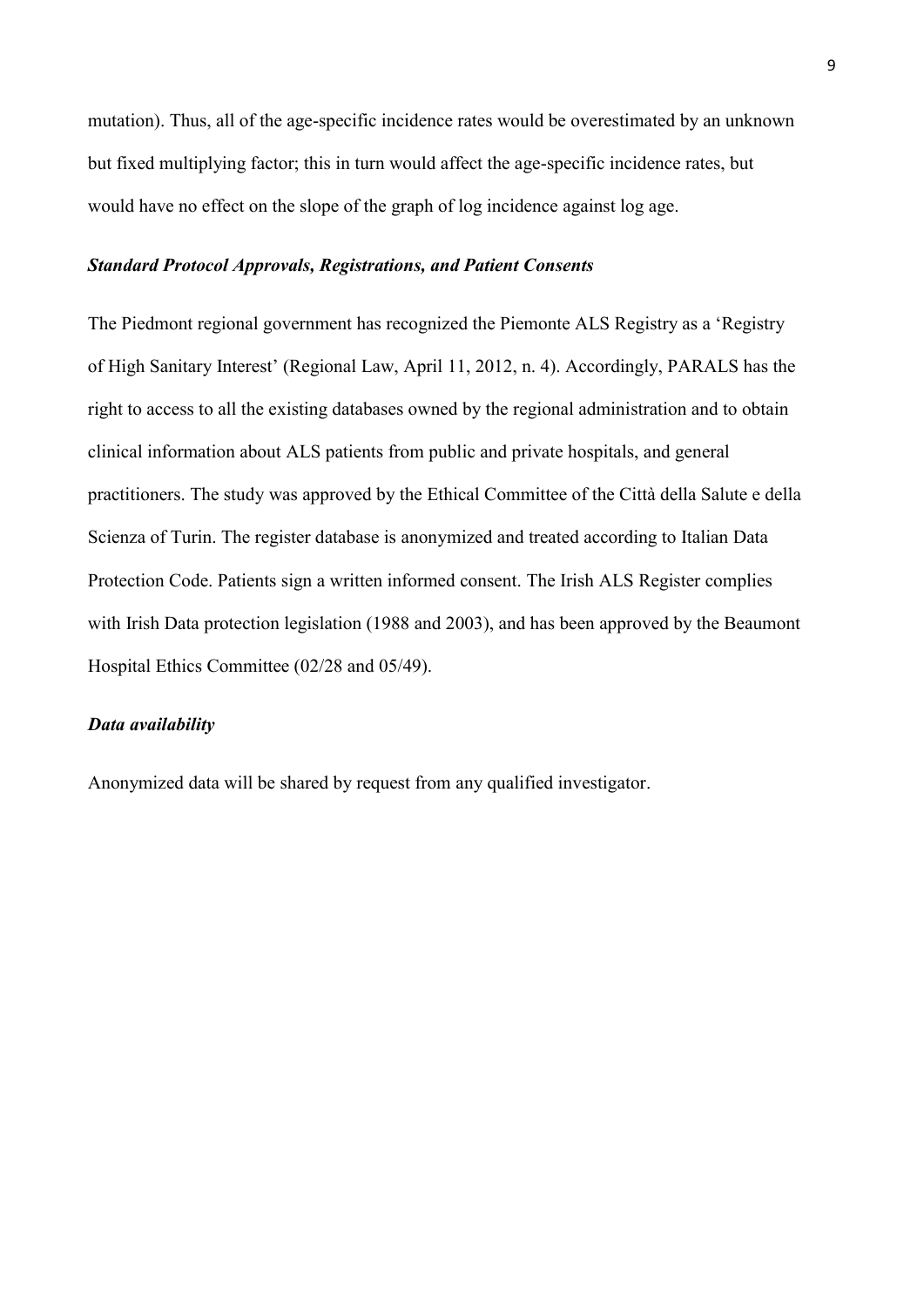#### **Results**

Of the 1309 cases incident during the 2007-2015 period, 1077 (82.2%) underwent genetic analysis of all four genes, 93.5% (1030) of those followed by the two ALS multidisciplinary centers and 21.7% (47) of those followed by general neurology departments. Patients who did not undergo genetic analysis were older and more frequently had a bulbar onset than those who were tested (Table 1). *C9orf72* mutations were detected in 74 cases (6.9%), *SOD1* in 20 (1.9%), *TARDBP* in 15 (1.4%) and *FUS* in 3 (0.3%). One patient carried both a *C9orf72* expansion and the p.Asn390Ser heterozygous missense mutation of the *TARDBP* gene. A list of *SOD1, TARDBP* and *FUS* mutations is reported in Table 2.

In the 1077 patients with genetic test data, there was a linear relationship between log incidence and log age  $(r^2=0.98)$  with a slope estimate of 4.65 (95% CI 4.37-4.95), consistent with a 6-step process (Figure 1a), replicating our previous findings. A similar result ( $r^2$ =0.99) was obtained when including all 1309 incident cases (Figure 1b). There was no effect of sex (data not shown).

When considering the 109 patients with definite or probable familial ALS (10.1% of the total),  $^{14}$  there was a linear relationship between log incidence and log age, with a slope estimate of 2.95 (2.43-3.57), consistent with a 4-step process (Figure 2).

The analysis for *C9orf72* mutated patients confirmed a linear relationship ( $r^2 = 0.94$ ) with a slope estimate of 2.22 (1.74-2.79) suggesting a 3-step process (Figure 3a). Similarly, a linear relationship was found for *SOD1* mutated patients ( $r^2 = 0.53$ ; *n*-1 = 0.76, 95% CI 0.46-1.17) consistent with a 2-step process (Figure 3b) and for *TARDBP* ( $r^2 = 0.93$ ; *n*-1 = 3.24, 95% CI 2.21-4.13) consistent with a 4-step process (Figure 3c). Due to the very small number of cases carrying *FUS* mutations we did not estimate the slope. When considering the 45 patients with familial ALS but negative for the 4 tested genes, the linear relationship was confirmed ( $r^2$  =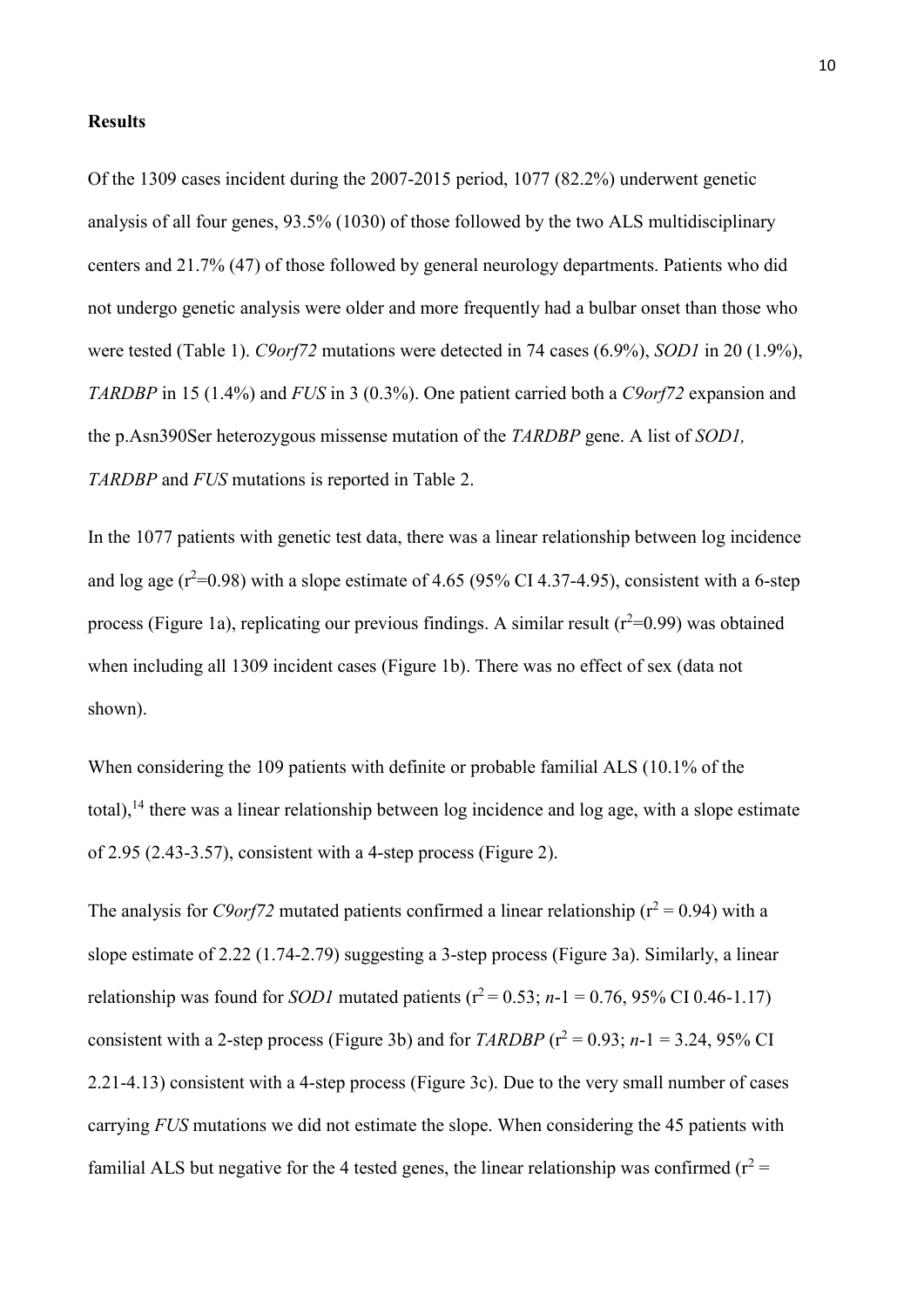0.95;  $n-1 = 3.71$ , 95% CI 2.67-4.53) consistent with a 5-step process (Figure not shown). These data are summarized in Table 3.

We next analyzed patients from the Irish ALS register. The register includes 597 geneticallytested patients (56.3% of incident patients in the 2006-2014 period), of whom 67 carried a *C9orf72* expansion. In the 597 patients with genetic test data, there was a linear relationship between log incidence and log age  $(r^2=0.93)$  with a slope estimate of 5.09 (4.69-5.52), consistent with a 6-step process. In the *C9orf72* expanded cases results were similar to those of the Piemonte register ( $r^2$  = 0.66; slope estimate 2.47, 95% CI 1.91-3.13, consistent with a 3 step process). Finally, the 530 Irish patients without a *C9orf72* expansion had a slope estimate of 5.35 (4.92-5.82) (r <sup>2</sup>=0.95). No patients with *SOD1* mutations and only two with *TARDBP* missense mutations were identified in the Irish ALS register, making it impossible to assess the effects of these genes.

For comparison, we assessed the slope for type 1 and type 2 diabetes mellitus, using the data of the Piemonte register for diabetes for the age-groups 30 to 49 years (Table 4).<sup>15</sup> In keeping with our findings on ALS, the slope estimate for diabetes type 1, a highly genetically determined disease, was 0.96 (0.62-1-13)  $(r^2=1.0)$  consistent with a 2 step process, while that of diabetes type 2, a multifactorial disease with a polygenic architecture, was  $5.27$  (4.50-6.18) ( $r^2$ =0.98), consistent with a 6 step process.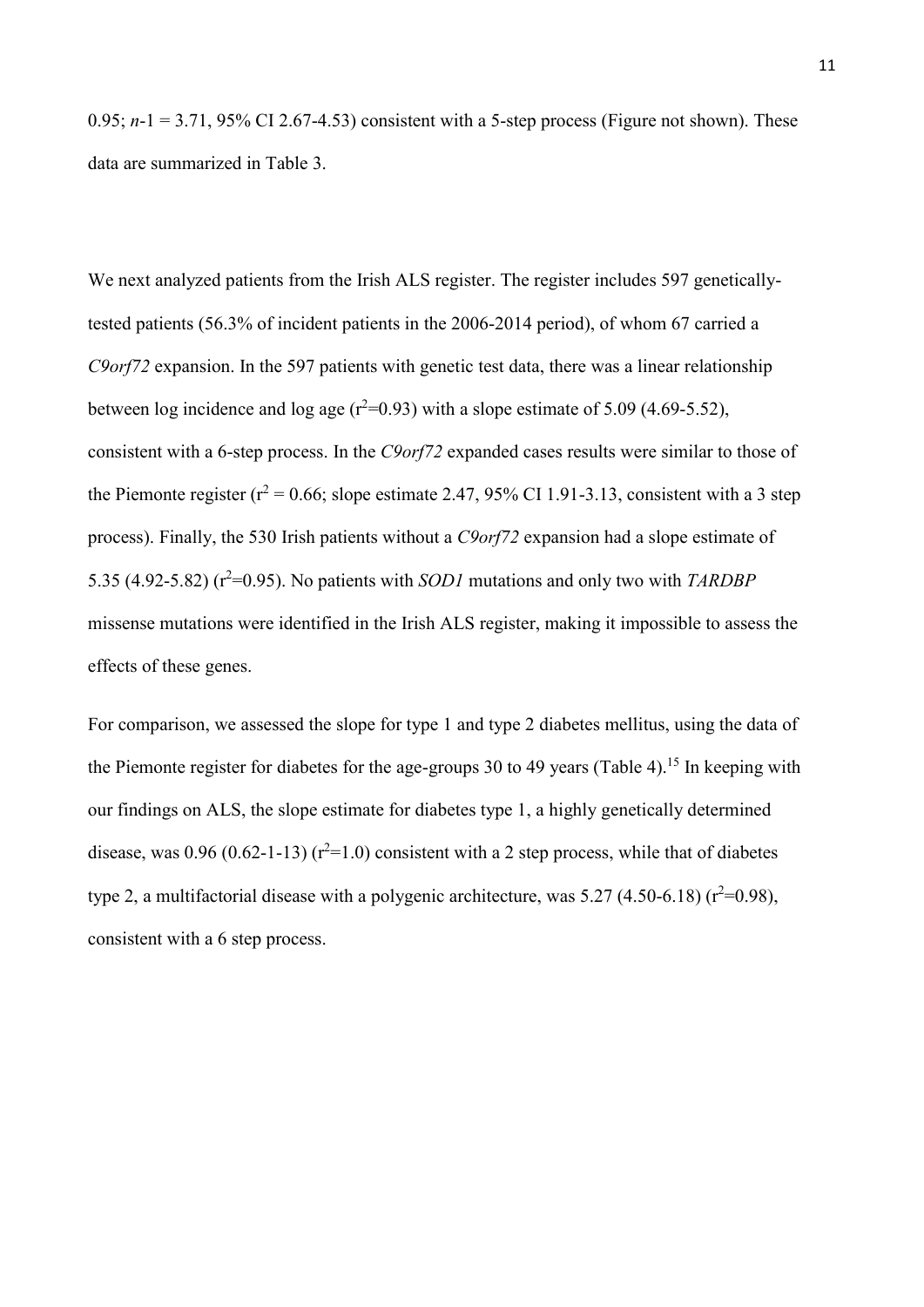## **Discussion**

We have found that in patients carrying a genetic mutation, the slope of the graph of log incidence and log age is lower than that of cases who do not carry these mutations. This in turn implies that the number of steps necessary to start the neurodegenerative process in genetically mediated ALS is reduced compared to non-mutated cases. The number of steps varies according to the mutated gene, and is lower for *SOD1* (2), intermediate for *C9orf72* (3) and higher for *TARDBP* (4). The number of steps identified in non-mutated patients is 6, consistent with our previous paper.<sup>9</sup> In particular, the slope in the patients from the Piemonte register reported in that paper, which was based on incident cases in the 1995-2004 period, is almost identical to that found in the present paper, which was based on the incident cases in the 2007- 2015 period. Furthermore, the slope for *C9orf72,* as well the overall slope of genetically-tested patients, was confirmed in the Irish ALS population. These findings suggest that a genetic lesion alone might account for up to four molecular steps, leaving only two further, likely environmental, steps for those with *SOD1* mutation for example. This argues for the concentration of efforts in dissecting environmental risk factors in individuals with identified mutations rather than those with apparently sporadic ALS, since such environmental factors will be fewer in number per person, and likely of larger effect size as a result.

It is generally recognized that ALS is a multifactorial disease, characterized by interplay between genetic and environmental factors. Although several ALS-related genes are known, it is increasingly clear that genetic mutations alone cannot fully explain the pathological process in ALS, but that genes can rather be considered triggers of the degenerative process. A similar role can be attributed to environmental toxins. However, we have very little information about the possible exogenous factors involved in ALS. Cigarette smoking may be a risk factor in ALS;<sup>5, 16</sup> other suggested factors are physical activity, participating in professional sports, and physical trauma.<sup>4</sup> Protective factors have also been hypothesized, such as diabetes mellitus<sup>17</sup>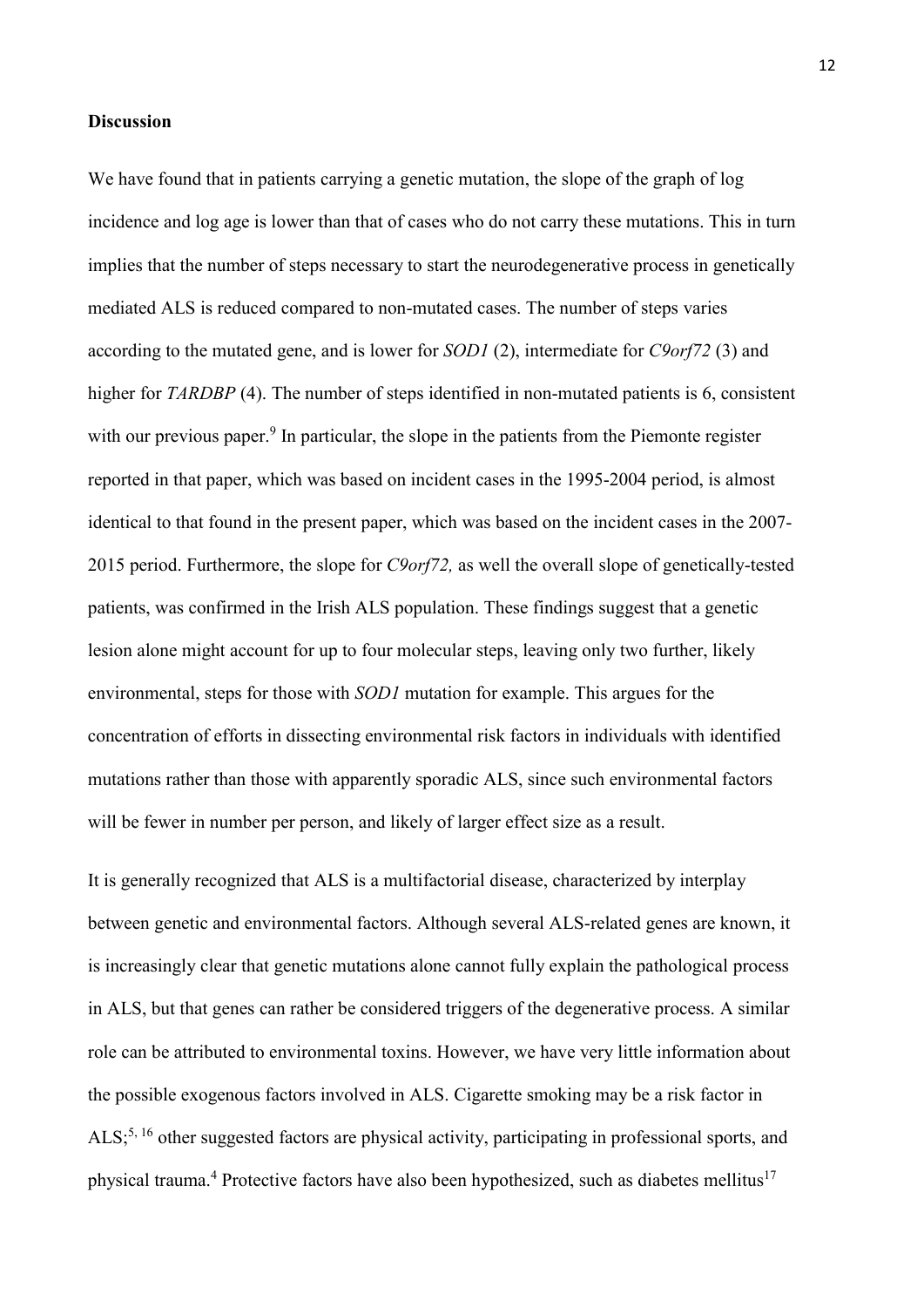and an unfavorable lipid profile.<sup>18, 19</sup> All these factors could act on the genome through epigenomic interactions. For example, smoking induces DNA hypermethylation in specific CpG sites, which persists for years after cessation of smoking, <sup>20</sup> or may induce somatic nucleic acid changes.<sup>5, 21</sup> It is likely that the remaining steps in different genetic subgroups may originate from one or more of these risk factors.

Besides our current results, there are more observations that fit the multistep hypothesis in ALS. First, there are indications that ALS can be an oligogenic disease. In fact, there are several reports of patients carrying two or more mutations of different ALS-related genes.<sup>22</sup> In a study of 391 ALS patients which assessed variants in 17 genes, 3.8% had variants in more than one gene.<sup>23</sup> In that series, the burden of rare variants in known ALS genes significantly reduced the age of onset of symptoms. 23, 24 In the present series one patient had both a *C9orf72* expansion and a heterozygous mutation of the *TARDBP* gene, even though we assessed only four genes. Second, besides 'causative' genes, several other genes have been reported to modify ALS phenotype, such as *UNC13A*, *ATXN2* and *CAMTA1*; 25-27 suggesting that variants in these genes modify the sequential process, either accelerating or slowing it.

Non-genetic elements such as environmental factors<sup>28</sup> and aging also likely trigger molecular steps. However, consistent with other reports, the slope is the same between sexes in all analyses suggesting there is no effect of sex on the assumed cascade.<sup>29</sup>

There appears to be some relationship between the number of remaining steps identified for each mutated gene and the penetrance of mutation in the gene. Such a relationship is consistent with a multi-step model, since a greater number of remaining steps will correspond to a lower probability of exposure to all the steps and therefore reduce the probability of disease given a specific genotype. For example, *C9orf72* expansion mutation penetrance has been estimated to be 60% at the age of 60 and 91% at the age of 80 years<sup>30, 31</sup> and corresponds to 3 remaining steps. At least three mechanisms might regulate *C9orf72* penetrance: first, the size of the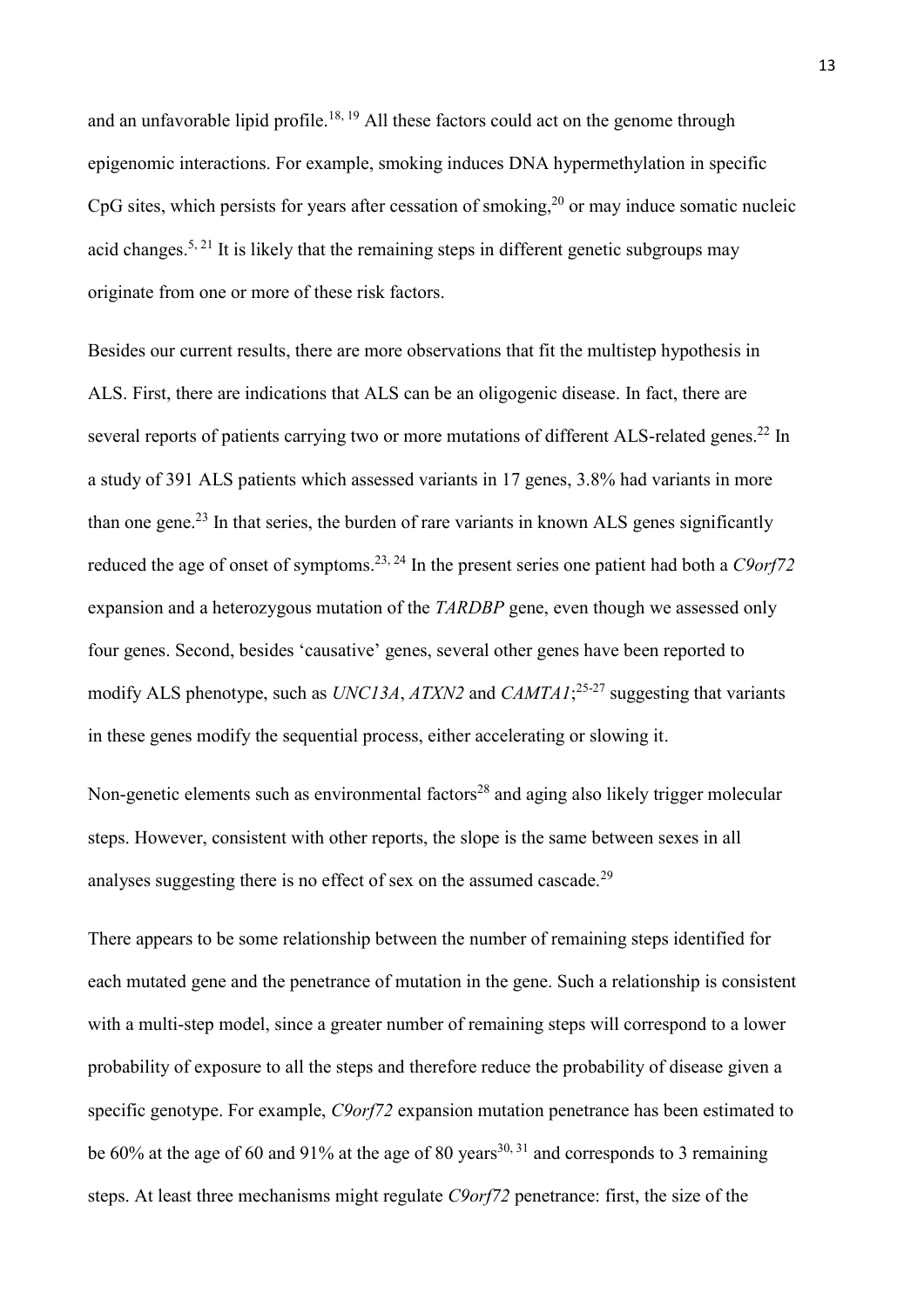GGGGCC expansion; second, DNA methylation and transcriptional downregulation of the promoter,<sup>32</sup> and third the presence of additional mutations.<sup>33</sup>

The penetrance of *TARDBP* mutation is much lower than that of *C9orf72* (60% at 80 years for the p.Ala382Thr mutation) $34$  and it leaves 4 remaining steps, more than for the other two genes. The lowest number of remaining steps, 2, has been estimated for *SOD1* mutation. However, *SOD1* penetrance varies across the different mutations. For example, in a study on pedigrees dating back to the 18<sup>th</sup> century, carriers of p.Glu101Gly, p.Ile114Thr and p.Val149Gly *SOD1* mutations were reported to have a penetrance of more than 95% at the age of 78.<sup>35</sup> Similarly, the penetrance of the p.Ala5Val mutation, the commonest in the USA, has been estimated to be 91% at the age of 80.<sup>36</sup> Other mutations have a much reduced penetrance; an example is the p.Asp91Ala mutation, which is transmitted with a recessive inheritance in people of Scandinavian ancestry and with a dominant inheritance, albeit with a low penetrance, in the other populations. 37, 38 Most of the *SOD1* mutations we identified are regarded as having very high penetrance, and would therefore be expected to account for more steps than low penetrance mutations.

This study has some weaknesses. First, it was not possible to genotype all incident ALS patients. Non-tested patients were older and more frequently had bulbar onset than those who were tested. However, we could obtain the DNA of >80% of incident patients, a high proportion in an epidemiological setting. Second, only the four more commonly mutated ALS genes were assessed. However, non-tested genes account for only a fraction of ALS patients in European-derived populations. Third, the estimation of the slope was performed on the relatively small number of genetic cases, in particular for *SOD1* and *TARDBP*, and the slope estimates may therefore be imprecise. Finally, population denominators were not available for specific mutations; however, as noted above, this would have affected our age-specific incidence estimates, but not the slope of the graph of log incidence against log age. It is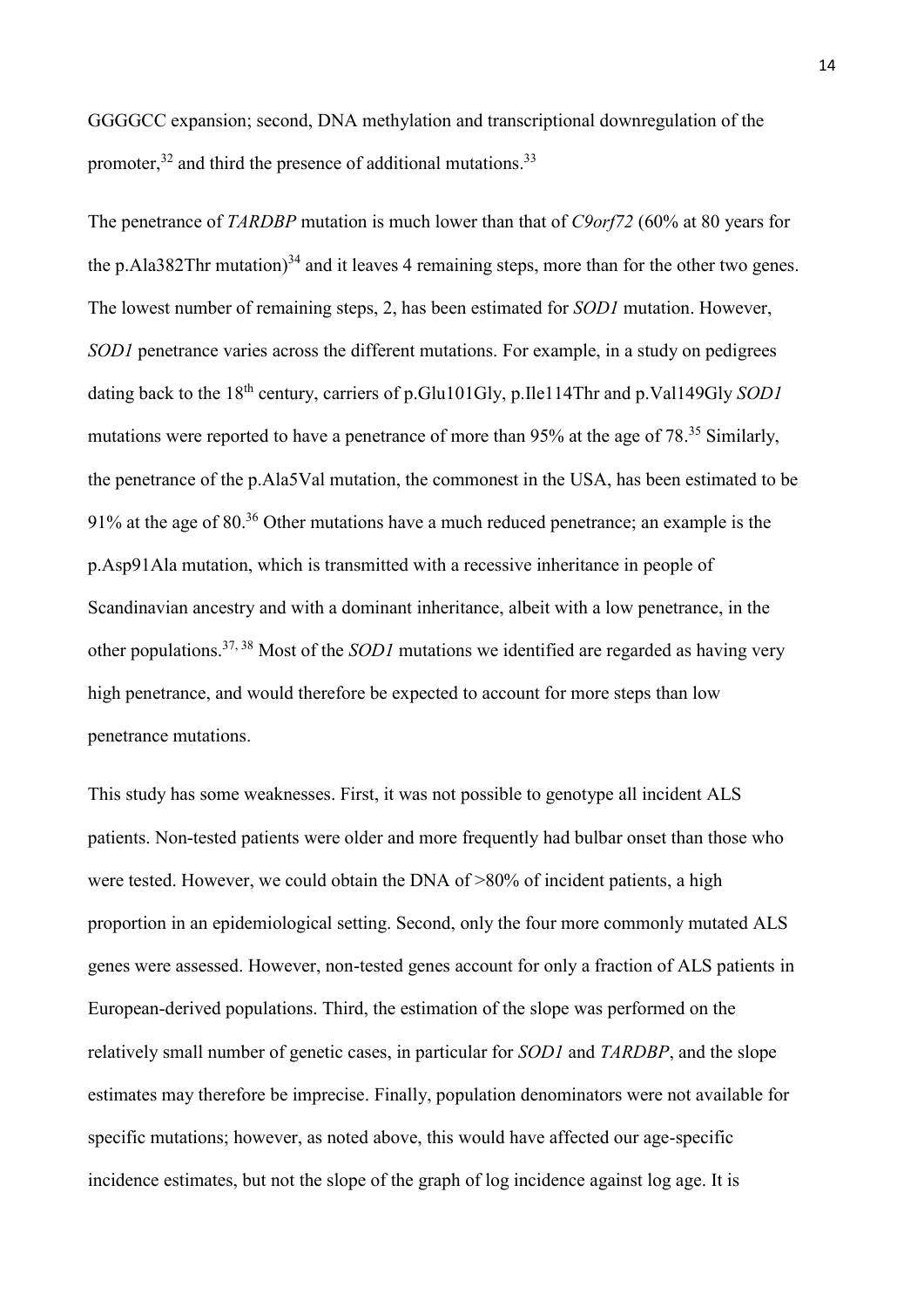therefore important that our findings be replicated in other populations with larger cohorts of patients to confirm our results and determine the extent to which they can be generalized.

The identification of a reduced number of steps in ALS patients with genetic mutations compared to those without mutations strongly supports the idea of ALS as a multistep process and represents a first clue for uncovering the pathogenic process of ALS. Similar patterns have previously been observed in studies of specific cancers in which the relevant mutations and other environmentally-induced steps have been able to be identified, and postulated as being also relevant to neurodegeneration.<sup>21</sup> Our findings support the idea of parallels between the processes leading to carcinogenesis and those leading to ALS. The fact that only 2, 3 or 4 steps are required before disease onset in genetically-mediated ALS is consistent with the concept that up to 4 of the six steps required for disease onset are already accounted for by inherited mutation. This idea is also consistent with the observation that penetrance corresponds to the number of steps accounted for. An alternative explanation is that the underlying etiology must differ in at least one step between genetic and other forms of ALS. The analysis of the influence of non-genetic risk factors should therefore also be performed, to clarify their contribution to the multistep process of ALS. The relatively limited number of steps leading to ALS, as compared, for example, to the complexity of the mechanisms at the base of other multifactorial diseases such as schizophrenia,<sup>39</sup> provides hope for the development of an effective therapy for this devastating disease.

15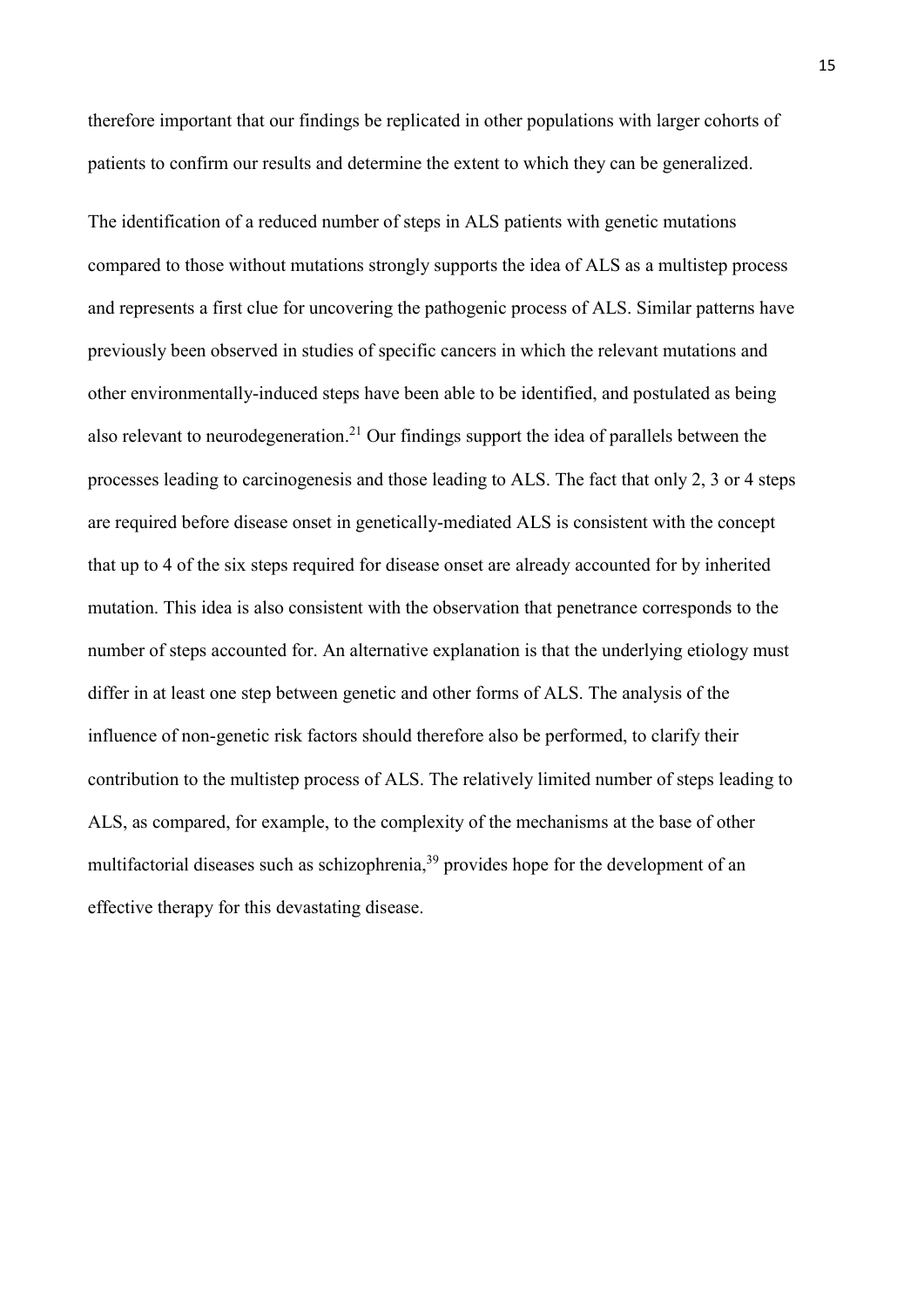#### **References**

1. Al-Chalabi A, Hardiman O. The epidemiology of ALS: a conspiracy of genes, environment and time. Nat Rev Neurol 2013;9:617-628.

2. Al-Chalabi A, Pearce N. Commentary: Mapping the Human Exposome: Without It, How Can We Find Environmental Risk Factors for ALS? Epidemiology 2015;26:821-823.

3. Pearce N, Kromhout H. Occupational causes of amyotrophic lateral sclerosis: where to from here? Occup Environ Med 2017;74:83-84.

4. Ingre C, Roos PM, Piehl F, Kamel F, Fang F. Risk factors for amyotrophic lateral sclerosis. Clin Epidemiol 2015;7:181-193.

5. Armon C. Smoking may be considered an established risk factor for sporadic ALS. Neurology 2009;73:1693-1698.

6. Al-Chalabi A, Fang F, Hanby MF, et al. An estimate of amyotrophic lateral sclerosis heritability using twin data. J Neurol Neurosurg Psychiatry 2010;81:1324-1326.

7. Keller MF, Ferrucci L, Singleton AB, et al. Genome-wide analysis of the heritability of amyotrophic lateral sclerosis. JAMA Neurol 2014;71:1123-1134.

8. McLaughlin RL, Vajda A, Hardiman O. Heritability of Amyotrophic Lateral Sclerosis: Insights From Disparate Numbers. JAMA Neurol 2015;72:857-858.

9. Al-Chalabi A, Calvo A, Chio A, et al. Analysis of amyotrophic lateral sclerosis as a multistep process: a population-based modelling study. Lancet Neurol 2014;13:1108-1113.

10. Armitage P, Doll R. The age distribution of cancer and a multi-stage theory of carcinogenesis. Br J Cancer 1954;8:1-12.

11. Chio A, Mora G, Calvo A, et al. Epidemiology of ALS in Italy: a 10-year prospective population-based study. Neurology 2009;72:725-731.

12. O'Toole O, Traynor BJ, Brennan P, et al. Epidemiology and clinical features of amyotrophic lateral sclerosis in Ireland between 1995 and 2004. J Neurol Neurosurg Psychiatry 2008;79:30-32.

13. Chio A, Calvo A, Mazzini L, et al. Extensive genetics of ALS: a population-based study in Italy. Neurology 2012;79:1983-1989.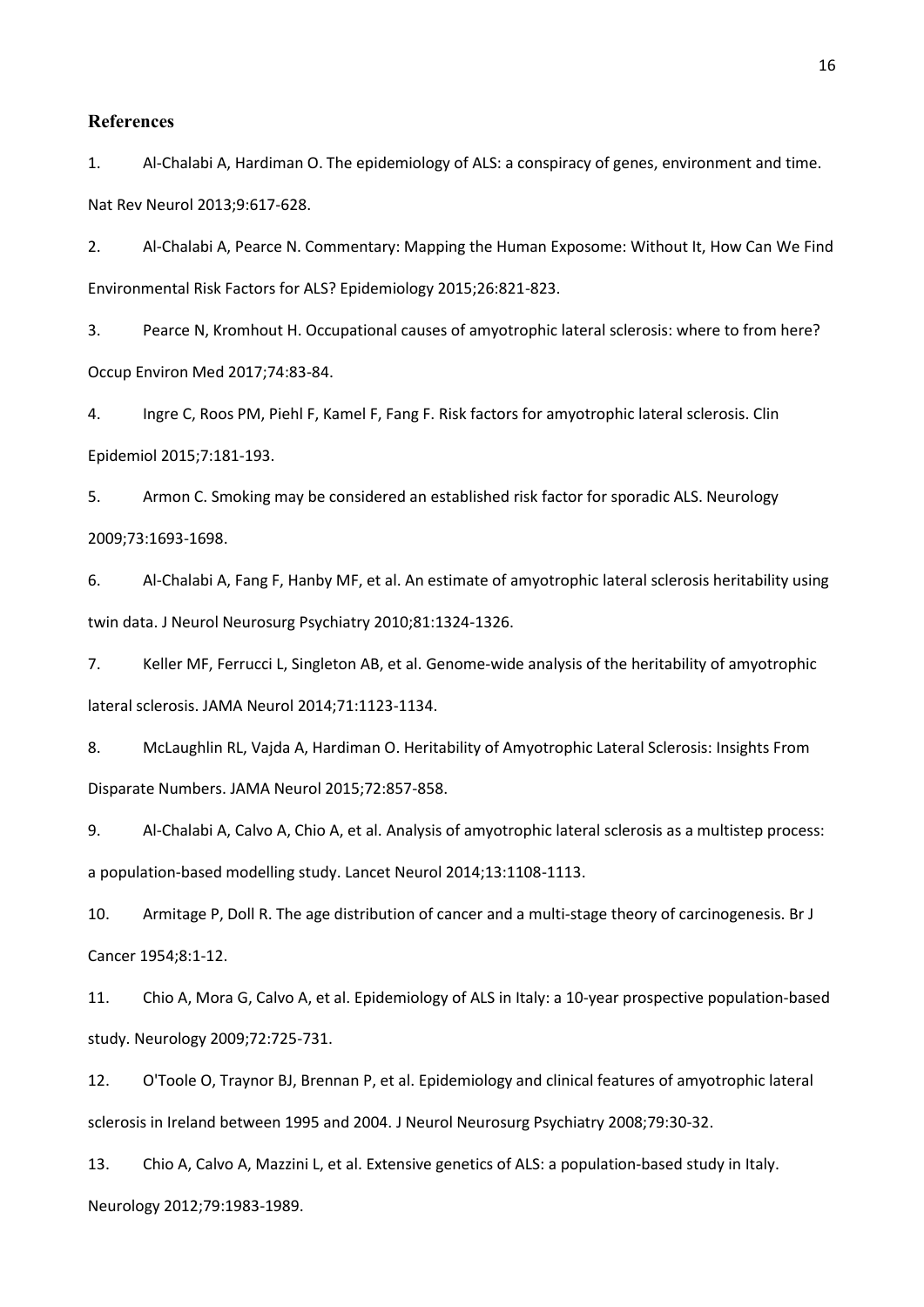14. Byrne S, Bede P, Elamin M, et al. Proposed criteria for familial amyotrophic lateral sclerosis. Amyotroph Lateral Scler 2011;12:157-159.

15. Bruno G, Runzo C, Cavallo-Perin P, et al. Incidence of type 1 and type 2 diabetes in adults aged 30- 49 years: the population-based registry in the province of Turin, Italy. Diabetes Care 2005;28:2613-2619.

16. Alonso A, Logroscino G, Hernan MA. Smoking and the risk of amyotrophic lateral sclerosis: a systematic review and meta-analysis. J Neurol Neurosurg Psychiatry 2010;81:1249-1252.

17. Kioumourtzoglou MA, Rotem RS, Seals RM, Gredal O, Hansen J, Weisskopf MG. Diabetes Mellitus, Obesity, and Diagnosis of Amyotrophic Lateral Sclerosis: A Population-Based Study. JAMA Neurol 2015;72:905-911.

18. Dupuis L, Corcia P, Fergani A, et al. Dyslipidemia is a protective factor in amyotrophic lateral sclerosis. Neurology 2008;70:1004-1009.

19. Sutedja NA, van der Schouw YT, Fischer K, et al. Beneficial vascular risk profile is associated with amyotrophic lateral sclerosis. J Neurol Neurosurg Psychiatry 2011;82:638-642.

20. Ambatipudi S, Cuenin C, Hernandez-Vargas H, et al. Tobacco smoking-associated genome-wide DNA methylation changes in the EPIC study. Epigenomics 2016;8:599-618.

21. Frank SA. Evolution in health and medicine Sackler colloquium: Somatic evolutionary genomics: mutations during development cause highly variable genetic mosaicism with risk of cancer and neurodegeneration. Proc Natl Acad Sci U S A 2010;107 Suppl 1:1725-1730.

22. Lattante S, Ciura S, Rouleau GA, Kabashi E. Defining the genetic connection linking amyotrophic lateral sclerosis (ALS) with frontotemporal dementia (FTD). Trends Genet 2015;31:263-273.

23. Cady J, Allred P, Bali T, et al. Amyotrophic lateral sclerosis onset is influenced by the burden of rare variants in known amyotrophic lateral sclerosis genes. Ann Neurol 2015;77:100-113.

24. van Blitterswijk M, van Es MA, Hennekam EA, et al. Evidence for an oligogenic basis of amyotrophic lateral sclerosis. Hum Mol Genet 2012;21:3776-3784.

25. Chio A, Calvo A, Moglia C, et al. ATXN2 polyQ intermediate repeats are a modifier of ALS survival. Neurology 2015;84:251-258.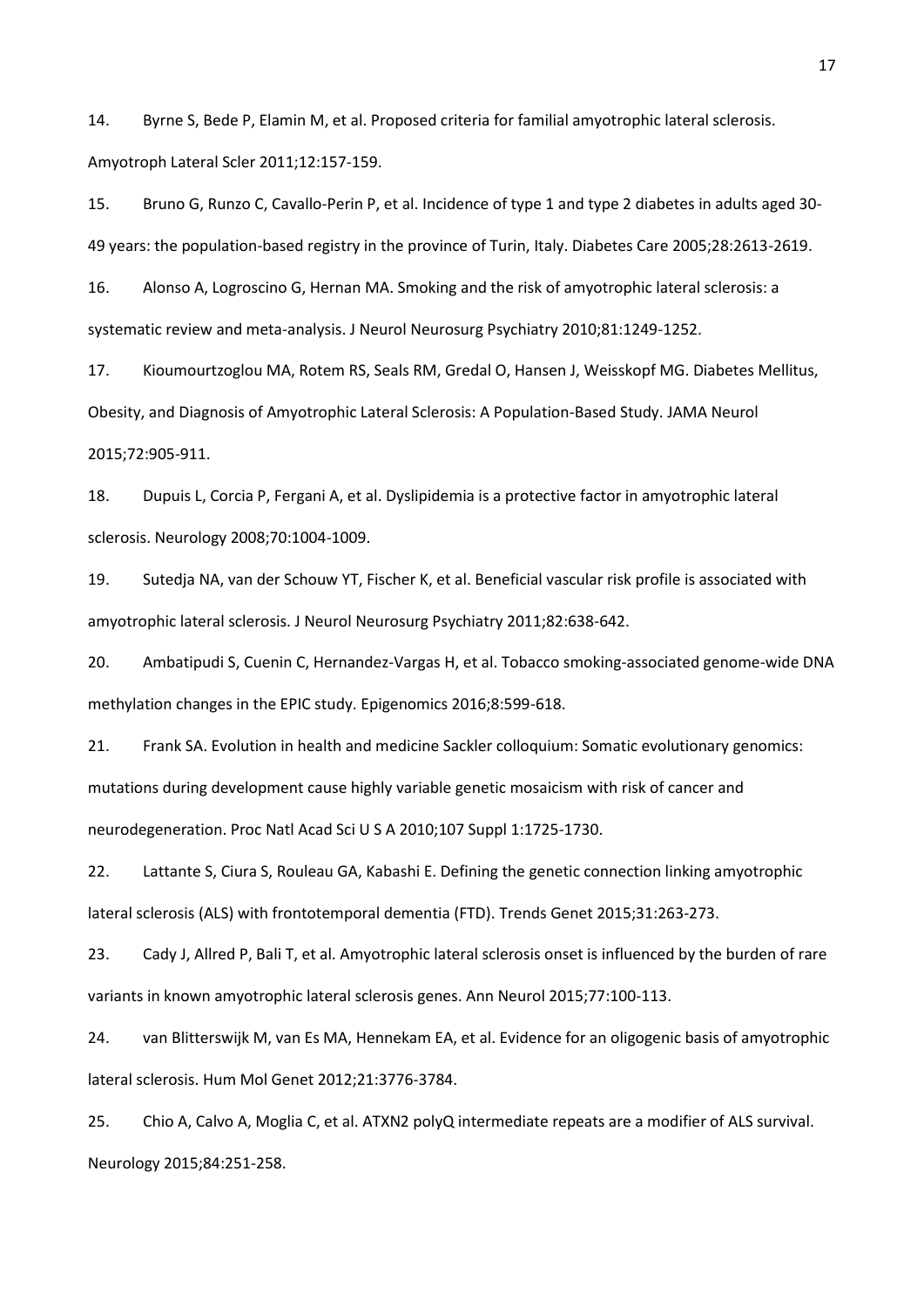26. Diekstra FP, van Vught PW, van Rheenen W, et al. UNC13A is a modifier of survival in amyotrophic lateral sclerosis. Neurobiol Aging 2012;33:630 e633-638.

27. Fogh I, Lin K, Tiloca C, et al. Association of a Locus in the CAMTA1 Gene With Survival in Patients With Sporadic Amyotrophic Lateral Sclerosis. JAMA Neurol 2016;73:812-820.

28. Cronin S, Greenway MJ, Prehn JH, Hardiman O. Paraoxonase promoter and intronic variants modify risk of sporadic amyotrophic lateral sclerosis. J Neurol Neurosurg Psychiatry 2007;78:984-986.

29. Siu J, Perkins E, Cashman NR. Effects of sex and family history on the amyotrophic lateral sclerosis (ALS) multistep model. Amyotroph Lateral Scler 2016;17:94.

30. Murphy NA, Arthur KC, Tienari PJ, Houlden H, Chio A, Traynor BJ. Age-related penetrance of the C9orf72 repeat expansion. Sci Rep 2017;7:2116.

31. Van Langenhove T, van der Zee J, Gijselinck I, et al. Distinct clinical characteristics of C9orf72 expansion carriers compared with GRN, MAPT, and nonmutation carriers in a Flanders-Belgian FTLD cohort. JAMA Neurol 2013;70:365-373.

32. Gijselinck I, Van Mossevelde S, van der Zee J, et al. The C9orf72 repeat size correlates with onset age of disease, DNA methylation and transcriptional downregulation of the promoter. Mol Psychiatry 2016;21:1112-1124.

33. Kramer NJ, Carlomagno Y, Zhang YJ, et al. Spt4 selectively regulates the expression of C9orf72 sense and antisense mutant transcripts. Science 2016;353:708-712.

34. Chio A, Borghero G, Pugliatti M, et al. Large proportion of amyotrophic lateral sclerosis cases in Sardinia due to a single founder mutation of the TARDBP gene. Arch Neurol 2011;68:594-598.

35. Aggarwal A, Nicholson G. Age dependent penetrance of three different superoxide dismutase 1 (sod 1) mutations. Int J Neurosci 2005;115:1119-1130.

36. Cudkowicz ME, McKenna-Yasek D, Sapp PE, et al. Epidemiology of mutations in superoxide dismutase in amyotrophic lateral sclerosis. Ann Neurol 1997;41:210-221.

37. Andersen PM, Nilsson P, Ala-Hurula V, et al. Amyotrophic lateral sclerosis associated with homozygosity for an Asp90Ala mutation in CuZn-superoxide dismutase. Nat Genet 1995;10:61-66.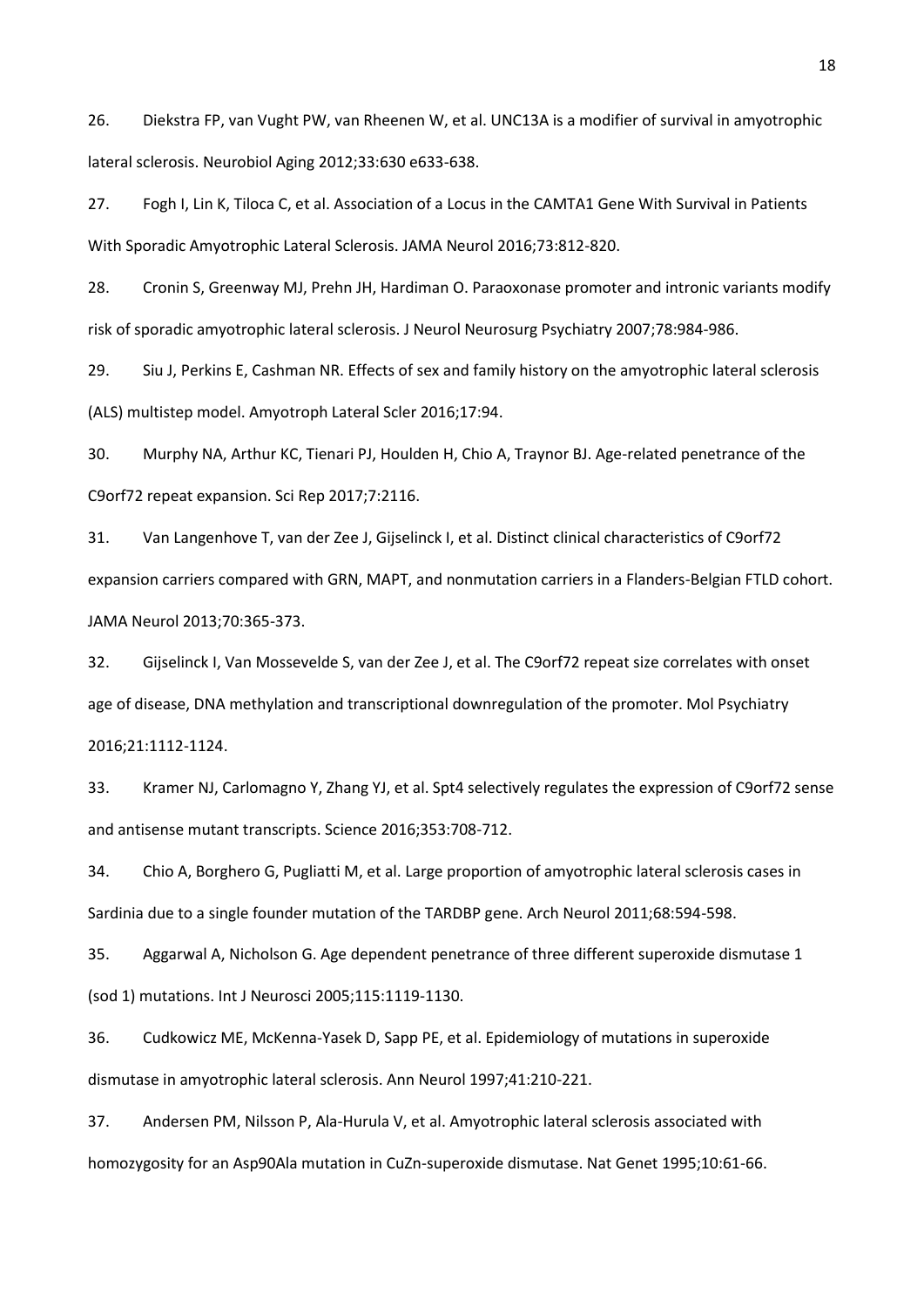38. Robberecht W, Aguirre T, Van den Bosch L, Tilkin P, Cassiman JJ, Matthijs G. D90A heterozygosity in the SOD1 gene is associated with familial and apparently sporadic amyotrophic lateral sclerosis. Neurology 1996;47:1336-1339.

39. Elert E. Aetiology: Searching for schizophrenia's roots. Nature 2014;508:S2-3.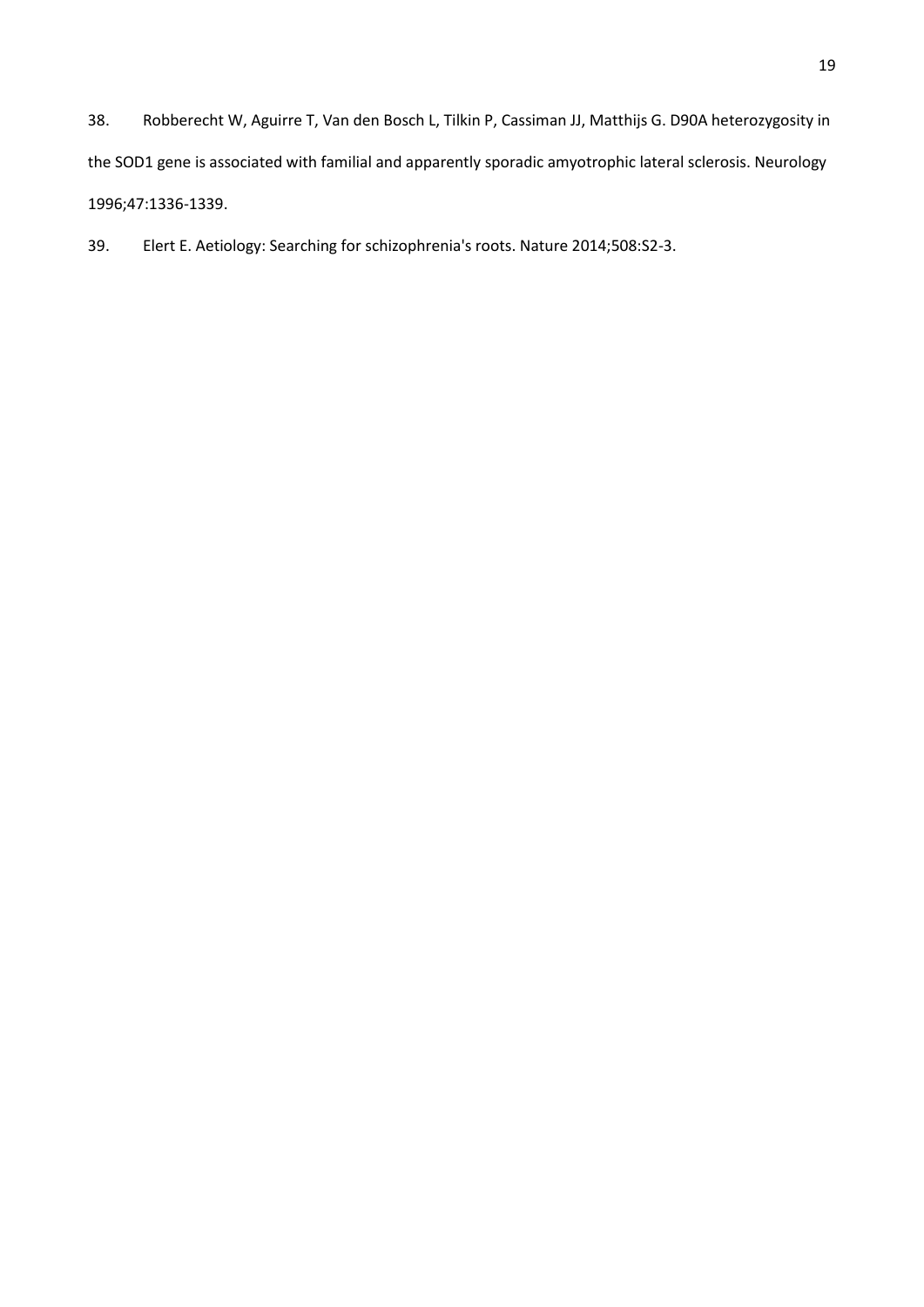**Funding/Support.** This is an EU Joint Programme–Neurodegenerative Disease Research (JPND) project. The project is supported through the following funding organizations under the aegis of JPND: UK, Medical Research Council (MR/L501529/1; MR/R024804/1) and Economic and Social Research Council (ES/L008238/1); Ireland, Health Research Board; Netherlands, ZonMw; Italy, Ministry of Health and Ministry of Education, University and Research. The work leading up to this publication was funded by the European Community's Health Seventh Framework Programme (FP7/2007–2013; grant agreement number 259867). OH and JR are funded by grants from the Irish Health Research Board, and by the charity Research Motor Neurone. AAC receives salary support from the National Institute for Health Research (NIHR) Maudsley Biomedical Research Centre.

**Role of the Funder/Sponsor**. The funding sources had no role in the design and conduct of the study; collection, management, analysis, or interpretation of the data; preparation, review, or approval of the manuscript; and decision to submit the manuscript for publication.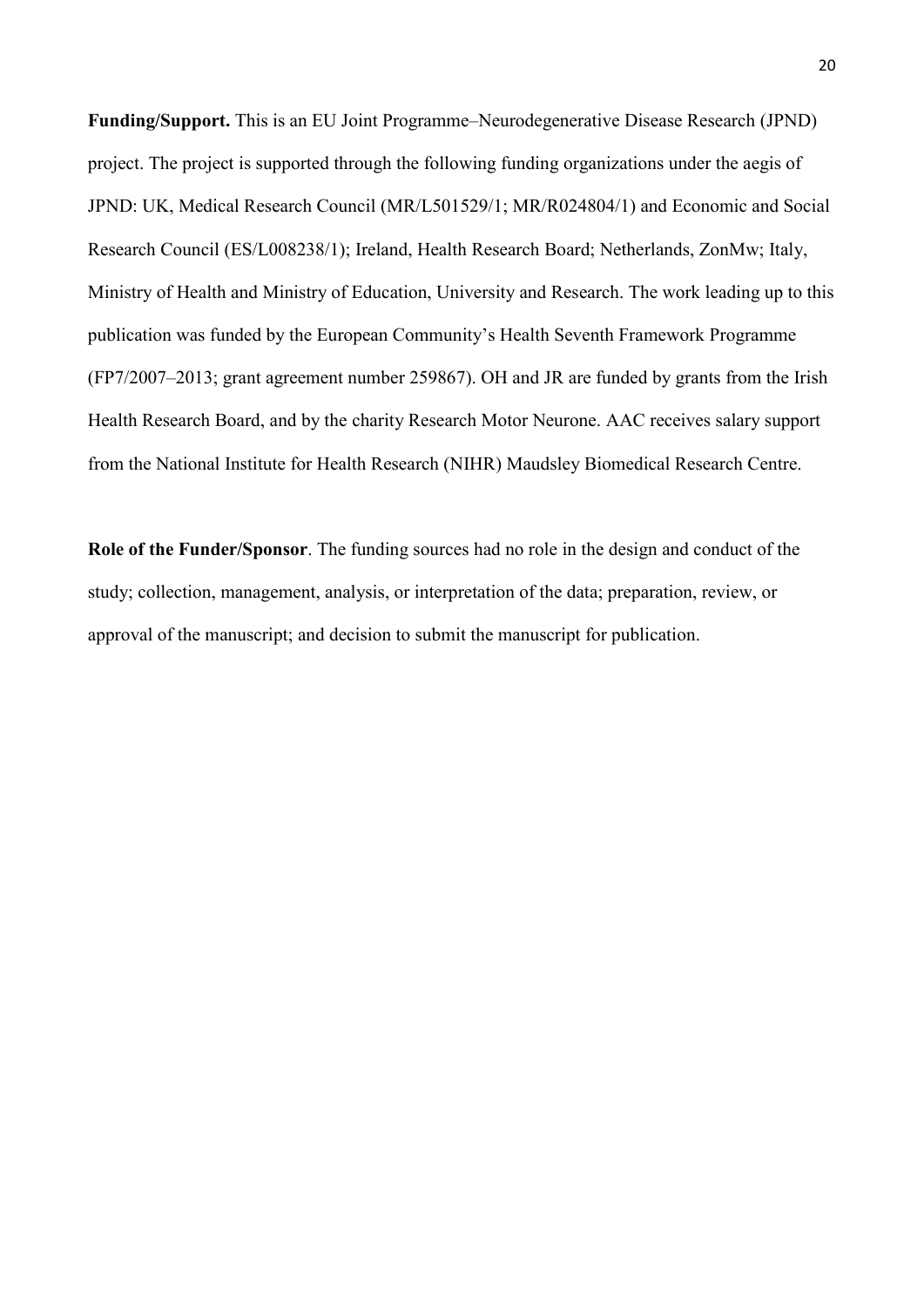Table 1. Comparison of ALS patients who underwent genetic assessment vs. patients who were not assessed

|                                     | Tested patients | Non-tested         | p       |
|-------------------------------------|-----------------|--------------------|---------|
|                                     | $(n=1077)$      | patients $(n=232)$ |         |
| Gender (female, %)                  | 508 (47.3%)     | 101 $(43.2\%)$     | 0.28    |
| Site of onset (bulbar, $\%$ )       | 348 (32.4%)     | $106(45.3\%)$      | < 0.001 |
| Mean age at onset (years, SD)       | 65.8(11.0)      | 70.9(10.0)         | < 0.001 |
| Family history of ALS $(n, %)$      | $109(10.1\%)*$  | $2(0.9\%)$         | < 0.001 |
| Multidisciplinary ALS center (n and | 1030 (93.8%)    | $70(6.5\%)$        | < 0.001 |
| % of genetically tested)            |                 |                    |         |

\* 39 patients (3.6% of those tested) carried a mutation but did not report a family history for ALS. They are not included in the count of those with a family history.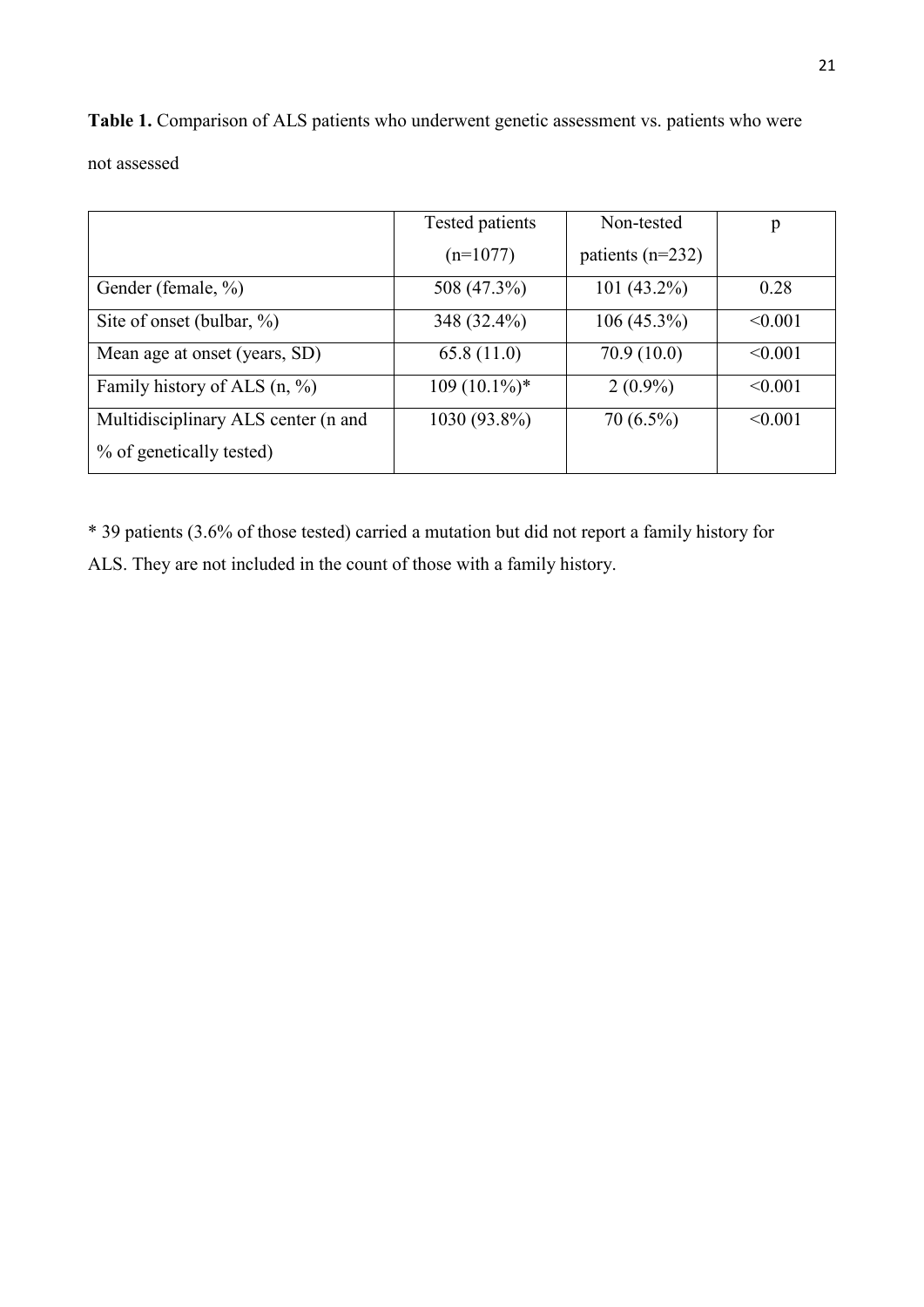| Gene             | <b>Mutation</b>                 | Family history for     |  |
|------------------|---------------------------------|------------------------|--|
|                  |                                 | <b>ALS or FTD</b>      |  |
| $C9orf72 (n=74)$ | 74 cases with GGGGCC expansion* | $Yes = 47$ ; $No = 27$ |  |
|                  |                                 |                        |  |
| $SODI$ (n=20)    | Leu145Phe (6 cases)             | $Yes = 5$ ; $No = 1$   |  |
|                  | GLy94Asp (4 cases)              | $Yes = 4$              |  |
|                  | Asp91Ala heterozygous (2 cases) | $No = 2$               |  |
|                  | Asp110Tyr (2 cases)             | $\overline{No} = 2$    |  |
|                  | Asn20Ser (1 case)               | N <sub>o</sub>         |  |
|                  | Leu39Val (1 case)               | Yes                    |  |
|                  | Val48Phe (1 case)               | Yes                    |  |
|                  | Asn66Ser (1 case)               | N <sub>o</sub>         |  |
|                  | Gly73Ser (1 case)               | N <sub>o</sub>         |  |
|                  | Asp91Asn (1 case)               | N <sub>o</sub>         |  |
|                  |                                 |                        |  |
| $TARDBP$ (n=15)  | Ala382Thr (8 cases)             | $Yes = 4$ ; $No = 4$   |  |
|                  | Asn276Ser (2 cases)             | $No = 2$               |  |
|                  | Asn390Ser (2 cases)*            | $Yes = 1$ ; $No = 1$   |  |
|                  | Ser393Leu (2 cases)             | $Yes = 1$ ; $No = 2$   |  |
|                  | Gly368Ser (1 case)              | N <sub>o</sub>         |  |
|                  |                                 |                        |  |
| $FUS$ (n=3)      | Arg $495X(1 case)$              | De novo mutation       |  |
|                  | Arg514Ser (1 case)              | Yes                    |  |
|                  | Gln519Glu (1 case)              | De novo mutation       |  |

# **Table 2.** List of missense genetic mutations of *SOD1, TARDBP* and *FUS* genes

\* 1 patient carried both a *C9orf72* GGGGCC expansion and the p.N390S missense mutation of the *TARDBP* gene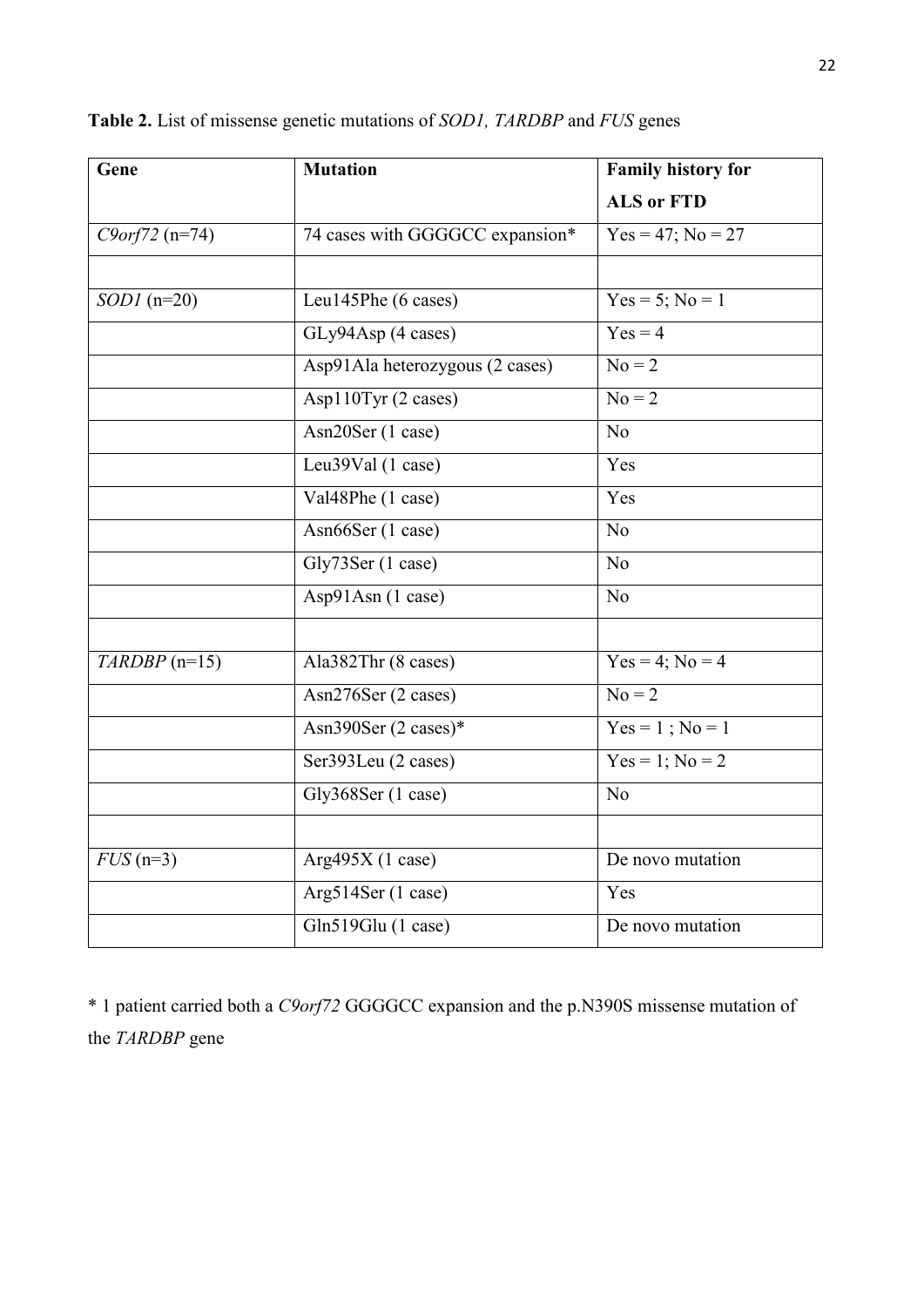**Table 3.** Comparison of log incidence vs. log age for different ALS subgroups. Only the 1077 genetically tested cases are included

|                                              | Number   | $r^2$ | $n-1$ (95% CI)         | $n$ steps      |
|----------------------------------------------|----------|-------|------------------------|----------------|
|                                              | included |       |                        |                |
| All tested cases                             | 1077     | 0.98  | $4.652(4.368 - 4.950)$ | 6              |
| All non-familial non-mutated cases           | 921      | 0.98  | $5.001(4.681 - 5.341)$ | 6              |
| All familial cases                           | 109      | 0.92  | 2.945 (2.430-3.566)    | $\overline{4}$ |
| All familial cases negative for tested genes | 45       | 0.95  | 3.710 (2.674-4.532)    | 5              |
| <i>SOD1</i> mutated                          | 20       | 0.53  | $0.758(0.463 - 1.167)$ | 2              |
| $C9$ <i>orf</i> $72*$ mutated                | 74       | 0.94  | 2.215 (1.738-2.791)    | 3              |
| TARDBP <sup>*</sup> mutated                  | 14       | 0.93  | $3.241(2.209-4.131)$   | $\overline{4}$ |

\*1 case with both *C9orf72* and *TARDBP* mutation is counted for both genes